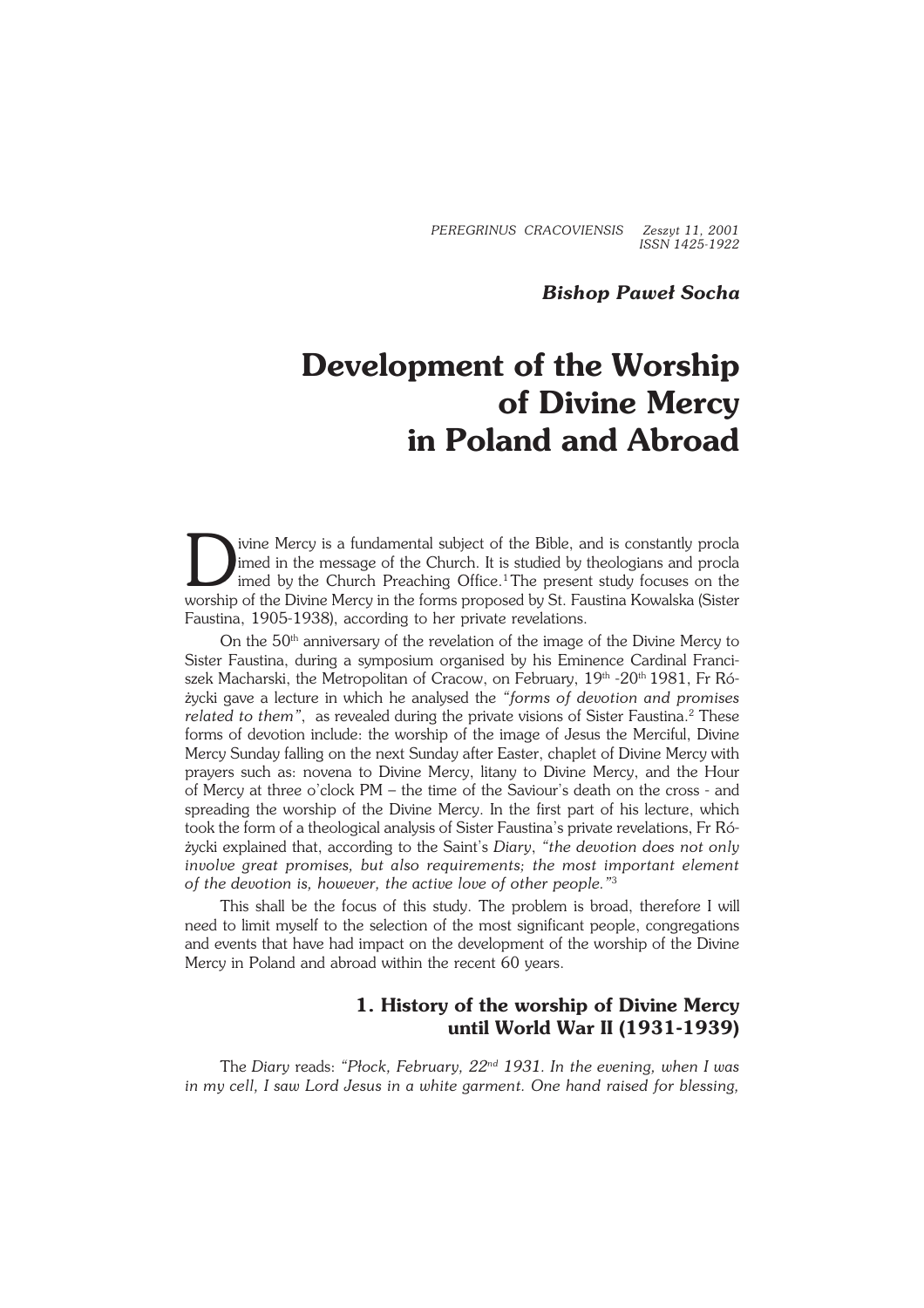*and the other touched the garment at the chest. From the opening of the gar− ment emanated two rays, one red and the other pale.*

*I looked at the Lord, while my soul was full of fear and great joy. After awhile Jesus said to me: «Paint the image according to the vision you see, with an inscription: Jesus, I trust in You. I want this image to be worshipped in your chapel, and then in the entire world. I promise that the soul who adores this image shall not be lost. I promise the victory over enemies already here on* earth, and especially on the hour of death. I Myself shall defend it [the soul] *asMy Glory.*<sup>4</sup>

…*I desire a feast of Mercy established. I want the image painted with abrush to be consecrated on the first Sunday after Easter, and the Sunday is to be Divine Mercy Sunday. I wish the priests to announce My great Mercy to the sinful souls: may sinners not fear approaching Me»."*<sup>5</sup>

February,  $22<sup>nd</sup> 1931$  may thus be assumed as the beginning of the worship of the Divine Mercy, as proposed by Sister Faustina Kowalska.

Sister Faustina was selected by God, yet she was only human and not apt to the mission. The attempts to have the image painted failed. In 1933 she was transferred to the convent in Vilnius, where she met Fr Michał Sopoćko, who, as her confessor, studied her revelations and then employed the artist Eugeniusz Kazi− mirowski to paint the image of Christ the Merciful according to the penitent's vision. The image, completed in July 1934, did not satisfy Sister Faustina, as it did not show Christ's glory as perceived by her. Her following vision, however, assured her that the Lord approved of that image.<sup>6</sup>

Fr Michał Sopoćko placed the image in the hall of the Bernardine Convent.<sup>7</sup> Due to Sister Faustina's insistence on placing the image in a church, which she claimed to be a request of Christ, the confessor attempted to obtain the permission from Archbishop Romuald Jałbrzykowski. Failing that, Fr Sopoćko placed the ima− ge of Jesus the Merciful in a window of the Pointed Gate as an adornment of a tri− duum celebrated on April, 26<sup>th</sup> –28<sup>th</sup> 1935 at the end of the Anniversary of Re− demption before the White Sunday. That Sunday was supposed to become Divine Mercy Sunday, according to Sister Faustina's revelations.

In the light of Canon Law and the special decree of the Congregation of the Holy Office of May, 26<sup>th</sup> 1936<sup>8</sup>, the approach of Archbishop Jałbrzykowski was consistent. The decree banned all forms of worship resulting from private revela− tions not approved by the Church. Only three years from the completion of the image, on April, 3rd 1937, Fr Sopoćko received Archbishop's permission to place the painting at St. Michael's Church, where he was the rector.<sup>9</sup>Before, the Archdiocesan Art Commission approved the painting. On the prospective Divine Mercy Sunday, on the first Sunday after Easter, on April, 4<sup>th</sup> 1937, Fr Sopoćko consecrated the painting and placed it at St. Michael's Church next to the high altar.<sup>10</sup>

Fr Sopoćko had similar problems with introducing the feast of the Divine Mercy. Aware of the reserve against private revelations, Sister Faustina's confessor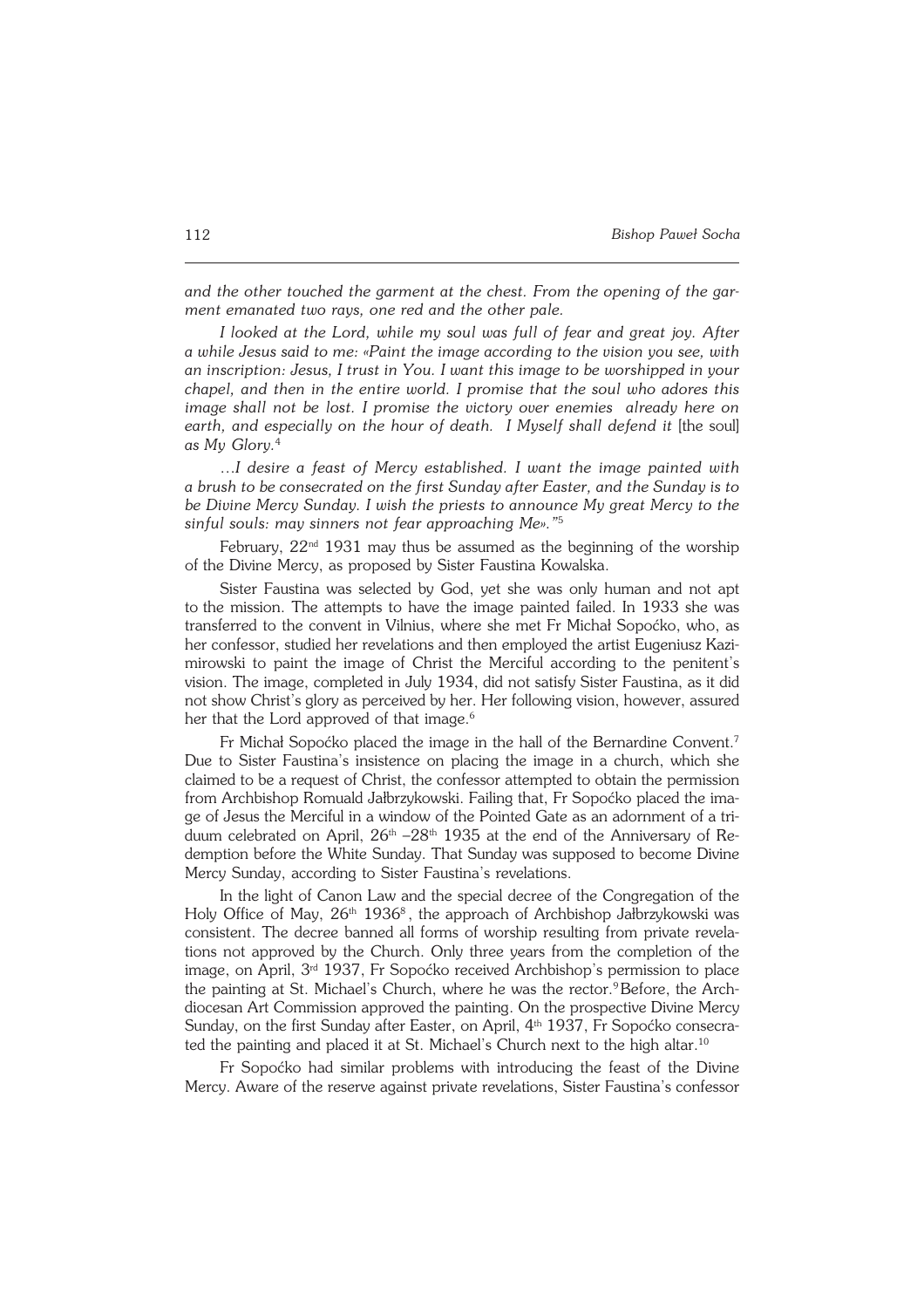prepared a scientific analysis of the subject.<sup>11</sup> During the Maryological Congress in Vilnius between  $1<sup>st</sup>$  and  $3<sup>rd</sup>$  July 1937, Fr Sopoćko convinced theologians about the need for the worship of Divine Mercy through a special feast, gaining approval and a resolution to be sent to Rome. The Archbishop of Vilnius rejected the reso− lution taken by the theologians. During a Synod in Częstochowa, the bishops rece− ived Fr Sopoćko's study Miłosierdzie Boże (The Divine Mercy), and accused the author of disobedience to the decree of the Holy Office.

Fr Sopoćko visited Sister Faustina in July 1937. She had been transferred in1936, first to Walendów near Warsaw, and in May that year to the Convent ofOur Lady the Merciful in Cracow (Łagiewniki district). During this visit, Sister Faustina gave him her *Diary*, where he found the novena and chaplet of Divine Mercy and a number of adorations of Divine Mercy. These adorations were later assembled in a litany to Divine Mercy by Fr Sopoćko.

After Sister Faustina's death on November, 26<sup>th</sup> 1938, Fr Sopoćko handed an extensive memorial to the bishops present at the conference of the Episcopate in Częstochowa, where he gave a theological explanation for the need to establish Divine Mercy Sunday. He did not mention Sister Faustina's revelations as such was the request of his bishop. The bishops did not, however, come to any decision on that matter.

Because the *Diary* stated that the prayers had been dictated to Sister Faustina by Christ Himself, Fr Sopoćko wanted to publish them so that the believers may profit from them. The Archbishop's Curia in Vilnius, however, refused the permis− sion to print. He then addressed the Archbishop's Curia in Cracow, and having obtained the permit, published the prayers in 1937. The booklet was adorned with the image of Jesus the Merciful, a copy of Kazimirowski's painting by Ms. Bałzu− kiewiczówna.

The above data shows that the message of Sister Faustina, despite of great help from Fr Sopoćko and her other confessor, Fr Andrasz, faced many obstacles and was implemented very slowly.

# **2. Development of the worship of Divine Mercy until the publication of** *Notification* **(1940−1959)**

The approach of the Church authorities to the worship of Divine Mercy in the new form changed radically with the outbreak of World War II. The following vision from the *Diary*, dated September, 13th 1935, was read as a forecast of war: *"I saw an Angel, the executor of God's anger (…)I asked the angel to refrain from enforcing the punishment for a while, as the world will make penance. (…) Inone moment I was in front of the Holy Trinity. I was overwhelmed with themajesty and I could not repeat my plea. Yet at the same moment I felt the power of the Divine Mercy in my soul (...) I started begging God with the words Iheard in my soul. When I prayed with these words, I saw that the Angel*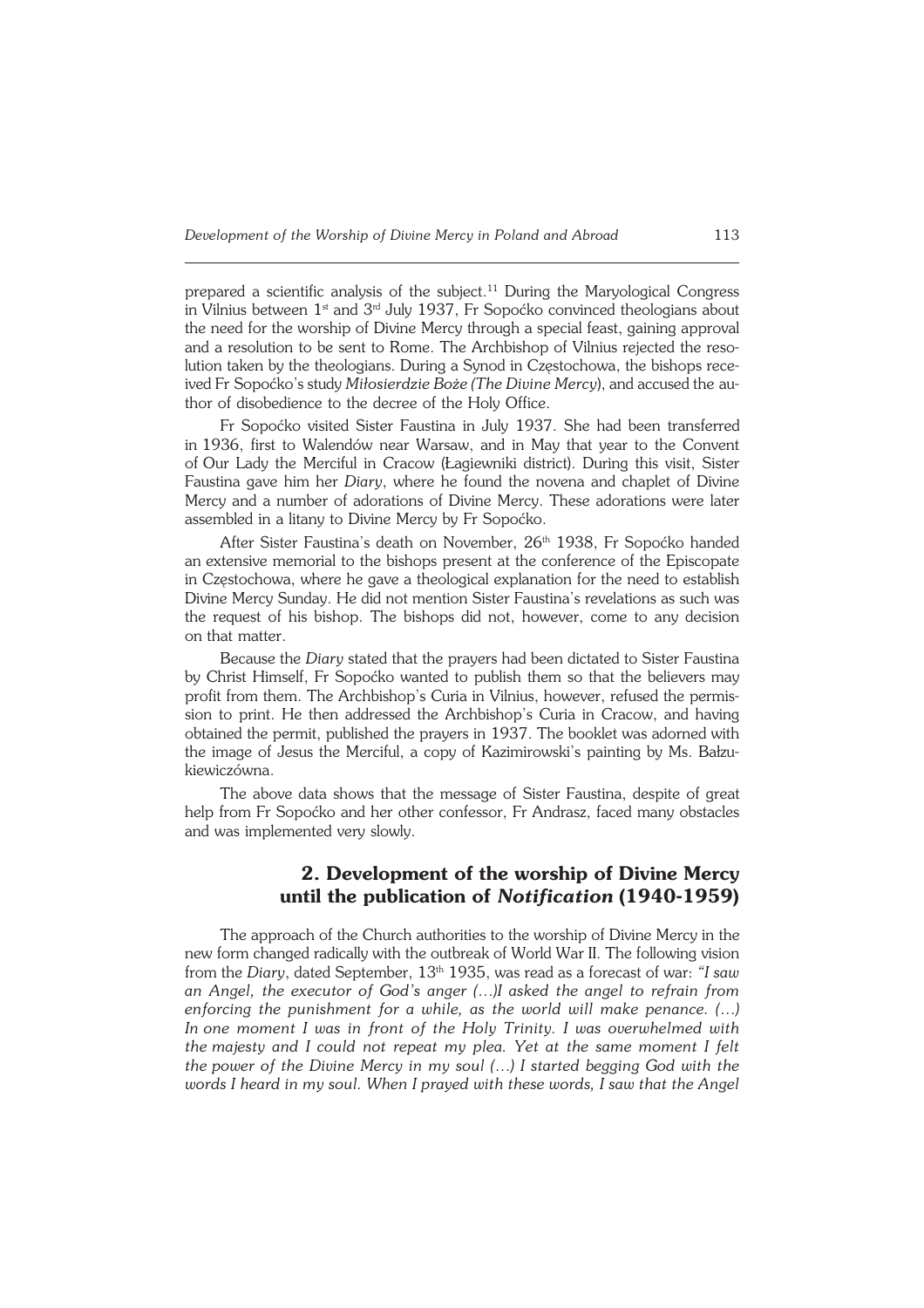*was helpless (…) I had never prayed with such inner power as I did then. The words I prayed to God are as follows: Our Eternal Father, I offer You the Flesh and Blood, the Soul and the Divinity of Your precious Son, and our Lord, Jesus Christ, for our sins and the sins of the entire world; for His painful Pas− sion, have mercy for us*.*"* <sup>12</sup> Faced with the brutality of the war, people addressed God, asking for His mercy and forgiveness. They used the booklets with prayers to the Divine Mercy, published in Cracow. The Archbishop of Vilnius allowed for areprint of these prayers in Vilnius, and for their distribution among believers on February,  $7<sup>th</sup>$  1940. The devotion to the Divine Mercy was favoured by Passion sermons held by Fr Sopoćko on every Sunday of the Lent. According to Bishop Kisiel, who attended these sermons, many people came to listen, and the priest spoke as if in a mystical fervour and with great power.

These circumstances made the devotion to Divine Mercy very popular among Poles. Through Polish emigrants, the devotion spread outside Poland. That is why I shall discuss the development of the worship to Divine Mercy first in the Polish and then in international context.

#### **2.1.Development of the worship of Divine Mercy in Poland until 1959**

In the period discussed, there were two aspects of the worship of Divine Mer− cy in the new form, namely the popular worship, and the study by theologians and the position taken by the Ecclesiastical Courts Commission.

The popular worship first concerned mainly the image of the Merciful Jesus. People also expressed their enthusiasm towards the novena to Divine Mercy before the White Sunday, the chaplet of Divine Mercy and the litany. The worship spread most vividly in Vilnius, and especially in St. Michael's Church, under Fr Sopoćko's pastoral activity.

Cracow become another centre of worship. Already on March,  $7<sup>th</sup>$  1943, in the chapel of the Convent of Our Lady the Merciful, Fr Józef Andrasz consecrated the image of the Merciful Jesus by Adolf Hyła, as a votive for saving his family during the war. Mother Superior, I. Krzyżanowska, ordered a painting from Adolf Hyła, the dimensions of which would suit the side altar. Another painting was orde− red by Mother Superior General, M. Moraczewska, from a Lvov painter, Stanisław Batowski. Both paintings were ready by autumn 1943. Cardinal Sapiecha decided that the painting by Hyła should remain at the chapel, while the painting by Batow− ski was to be transferred to the Church of the Divine Mercy at ul. Smoleńsk.<sup>13</sup> The new painting by Hyła was consecrated by Fr Andrasz on April,  $16<sup>th</sup> 1944$ , on Divine Mercy Sunday. Since then, the first Sunday after Easter has always been celebrated at Cracow−Łagiewniki as Divine Mercy Sunday, attended by many pil− grims. In 1951 Cardinal Sapiecha granted a seven-year plenary indulgence to people visiting the place. $14$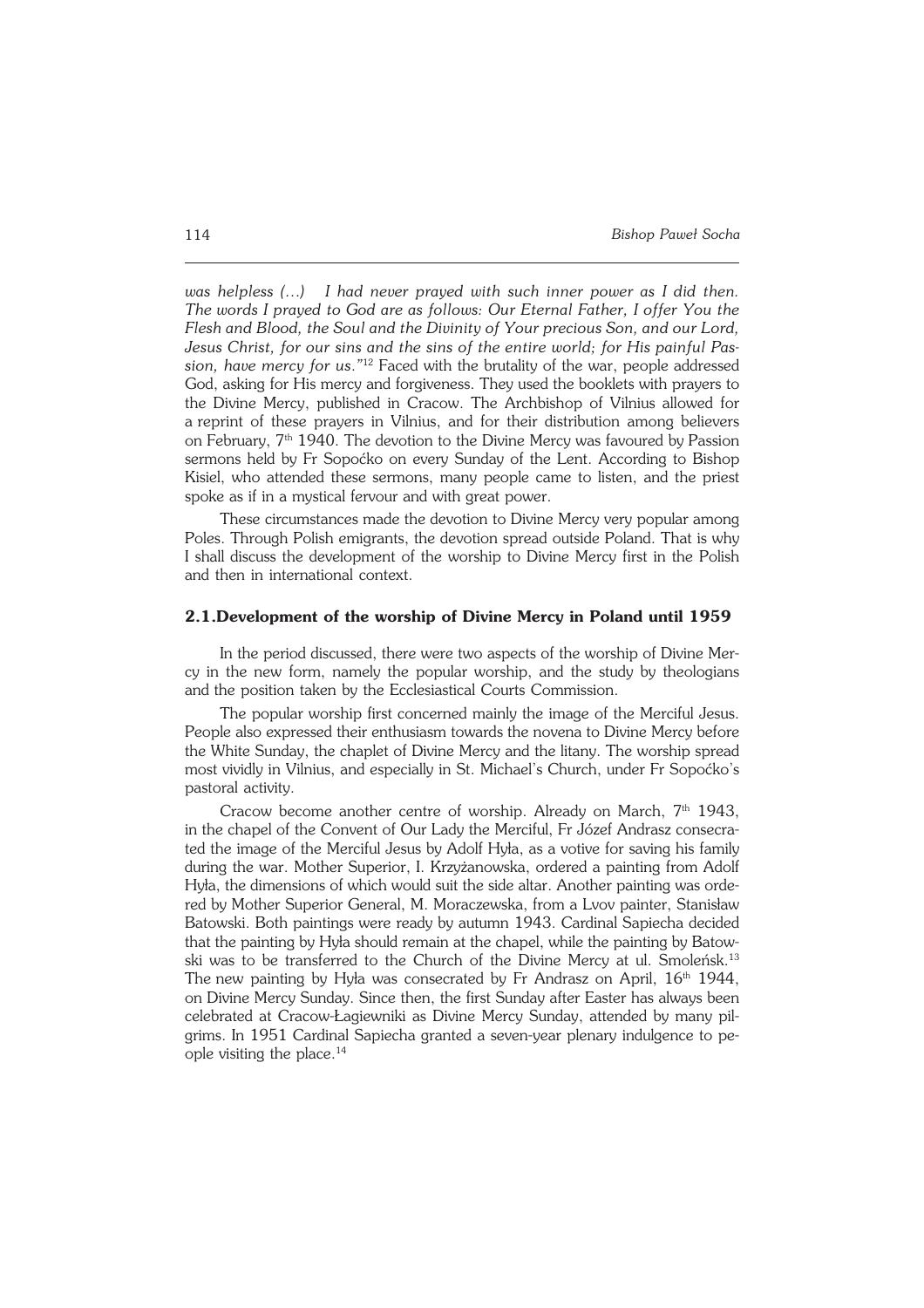The spread of the devotion to Divine Mercy in the after-war period was facili− tated by the brochures<sup>15</sup> and images, published in large numbers. Such publications popularised the life and revelations of Sister Faustina, and allowed people to pray according to the proposed devotion to Divine Mercy.

With the popular publications for believers, theologians became interested inthe subject of the Divine Mercy as revealed to Sister Faustina. The most impor− tant studies were produced by: Fr Jacek Woroniecki<sup>16</sup> and Fr Michał Sopoćko.<sup>17</sup> Sister Faustina's confessor also published other studies on the theology and spre− ading of the worship of Divine Mercy.<sup>18</sup>

Theologians gathered at the meeting of the Theological Society in Cracow on April, 8<sup>th</sup> 1948, made a resolution to establish Divine Mercy Sunday, and addressed it as an appeal to Rome. Professors of theological faculties and seminaries, while approving the resolution, followed the line of the Polish Episcopate which applied to Rome for establishing Divine Mercy Sunday as a Church feast, according to Sister Faustina's revelations. Also, the Vatican Radio broadcast a programme on Sister Faustina and her mission on February, 27<sup>th</sup> 1948.

As there was no reply to the resolution from Rome, The Chief Commission ofthe Episcopate addressed Archbishop Jałbrzykowski of the Vilnius archdiocese, residing in Białystok, to comment on the subject. In the reply of November,  $30<sup>th</sup>1951$ , the Archbishop described his views on the *"alleged revelations of Sister Faustina from the Convent of Our Lady the Merciful and the devotion to Divine Mercy, propagated by Fr Sopoćko and Fr Andrasz, the Marianie Fathers and others.* In the introduction, the author said: *I love the Divine Mercy and always ask God for it, yet I have a decisively negative approach to the devotion to Divine Mercy as proposed according to the revelations of Sister Faustina, and it is so for various reasons*.*"* <sup>19</sup> Later the author enumerates the reasons:

- 1. due to the regulations of the Canon Law, clause 1259 and 1279, which impose great care on a bishop as concerns approval of prayers and religious practices, and especially 'insolitas' images;
- 2. due to the decree of the Holy Office of May,  $26<sup>th</sup>$  1936 concerning the ban on introduction of new forms of worship;
- 3. due to the improper way of propagating the devotion, which stands in opposi− tion to the spirit of the Church.<sup>20</sup>

After his release from prison in 1956, the Primate of Poland, Cardinal Stefan Wyszyński returned to this issue, addressing a letter to the then Chapter Prelate ofthe Vilnius Archdiocese in Białystok, Fr Adam Sawicki, in which he asked for a reply in Latin to the following three questions:

- 1. what was his opinion on the devotion to Divine Mercy,
- 2. how widely it was spread in his diocese,
- 3. whether the devotion had been approved by the bishop.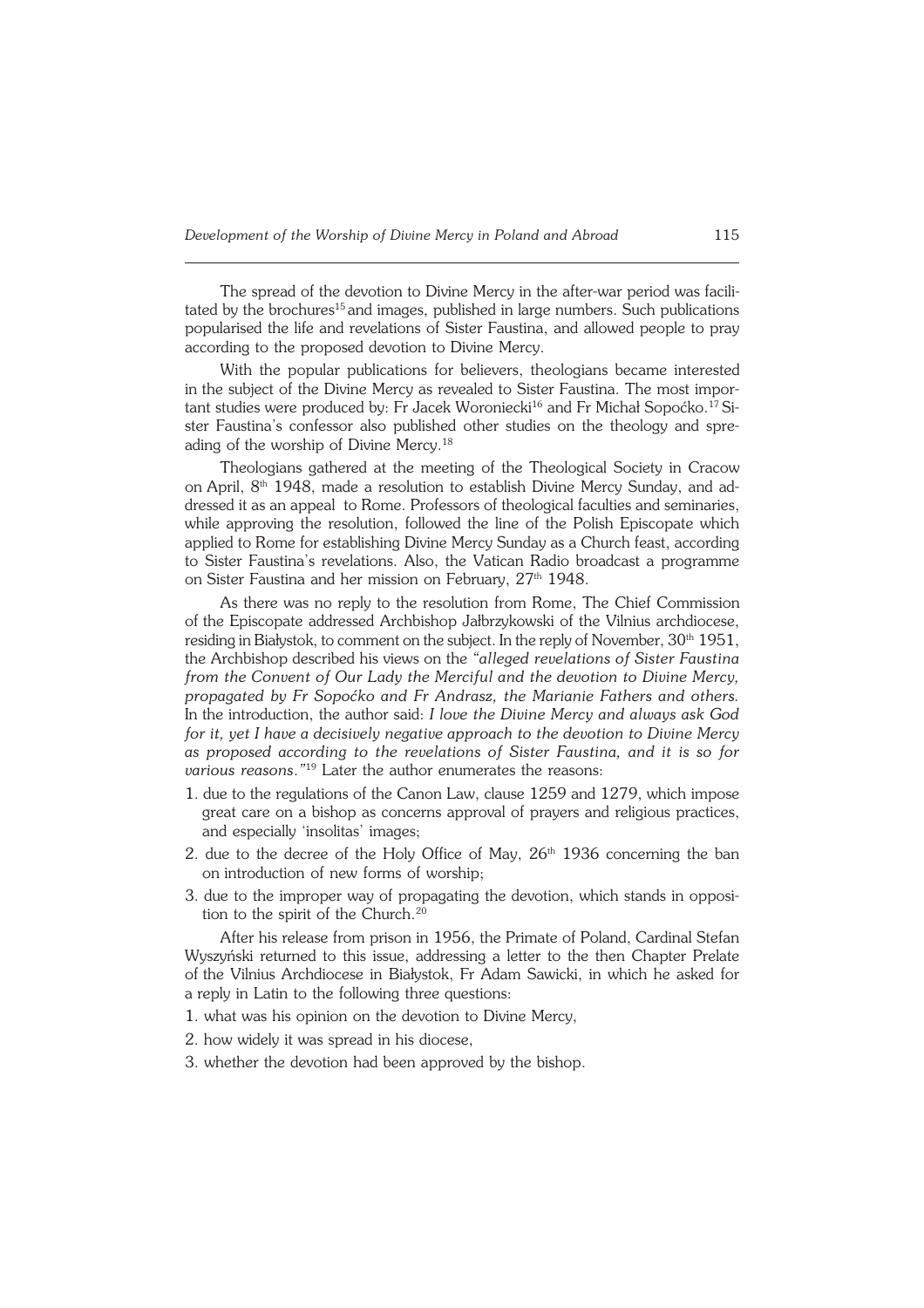In the letter of February,  $24<sup>th</sup>$  1957, addressed to Fr Sawicki, the primate stressed the action had been initiated by the Holy Office. Fr Sawicki ordered this case to be examined by the censor, Fr Antoni Cichoński. On the basis of the latter's opinion of May,  $20<sup>th</sup>$  1957, he wrote a reply to the Primate. The author of the report stressed that the issue of the worship of Divine Mercy in the form proposed by Sister Faustina required the authoritative study of the credibility of her private revelations. Under Archbishop Jałbrzykowski and Bishop Sawicki, the worship of Di− vine Mercy in the form proposed by Sister Faustina had not been popularised ion the territory of the Vilnius Archdiocese. It spread spontaneously without the parti− cipation of the Ecclesiastical Courts Commission.<sup>21</sup>

In the period discussed, the worship of the image of the Merciful Jesus beca− me a problem. Fr Sopoćko questioned the interpretation of the image given by FrAndrasz in the brochure *Miłosierdzie Boże, ufamy Tobie!* (Divine Mercy, we Trust in You!). According to this interpretation, the Saviour in a white garment travels the earth as a doctor, healing the sick humanity. That is why the artist Hyła produced many paintings of Jesus against the background of the sea, mountains, flowers, factories, etc., which was not according to Sister Faustina's vision. The Art Commission of the Cracow Archdiocese of June, 29<sup>th</sup> 1954, decided that "this *should be abandoned due to the feminism unacceptable in the images for wor− ship, and the lack of harmonization with the liturgy of the White Sunday, towhich the image should relate".* Such a decision of the Cracow Art Commission was confirmed by the Chief Commission of the Polish Episcopate, which approved the image by prof. Ślędziński on October,  $5<sup>th</sup>$  1954.

### **2.2. Worship of the Divine Mercy in the "new form" outside Poland until 1959**

The study by Fr Chróściechowski<sup>22</sup> shows that the devotion to Divine Mercy was transferred to the United States and Mexico owing to Fr Józef Jarzębowski, a Marian, who in 1941, during the war, miraculously travelled to the United States through Russia and Japan. Before his leave, Fr Jarzębowski received a memorial on the devotion to Divine Mercy from Fr Sopoćko, with a request to publish it abro− ad. The memorial was published in Detroit (USA) in 1943 with the status of a manuscript. As early as in 1941, the Felician Sisters in the USA published the novena, litany and chaplet of Divine Mercy in Polish, together with the image of the Merciful Jesus and the introduction by Fr Jarzębowski, entitled *Ojciec Miłosierdzia* (The Father of Mercy, 2000 copies). As the edition was soon sold out and many gratitu− des were received owing to grace granted for practising the devotion, it was neces− sary to publish new editions and answer numerous letters. That is why aspecial office of the Apostolate of the Divine Mercy was opened in the American province of the Marianie Fathers in Stockbridge. Fr Władysław Pełczyński was the first head of the Apostolate.<sup>23</sup>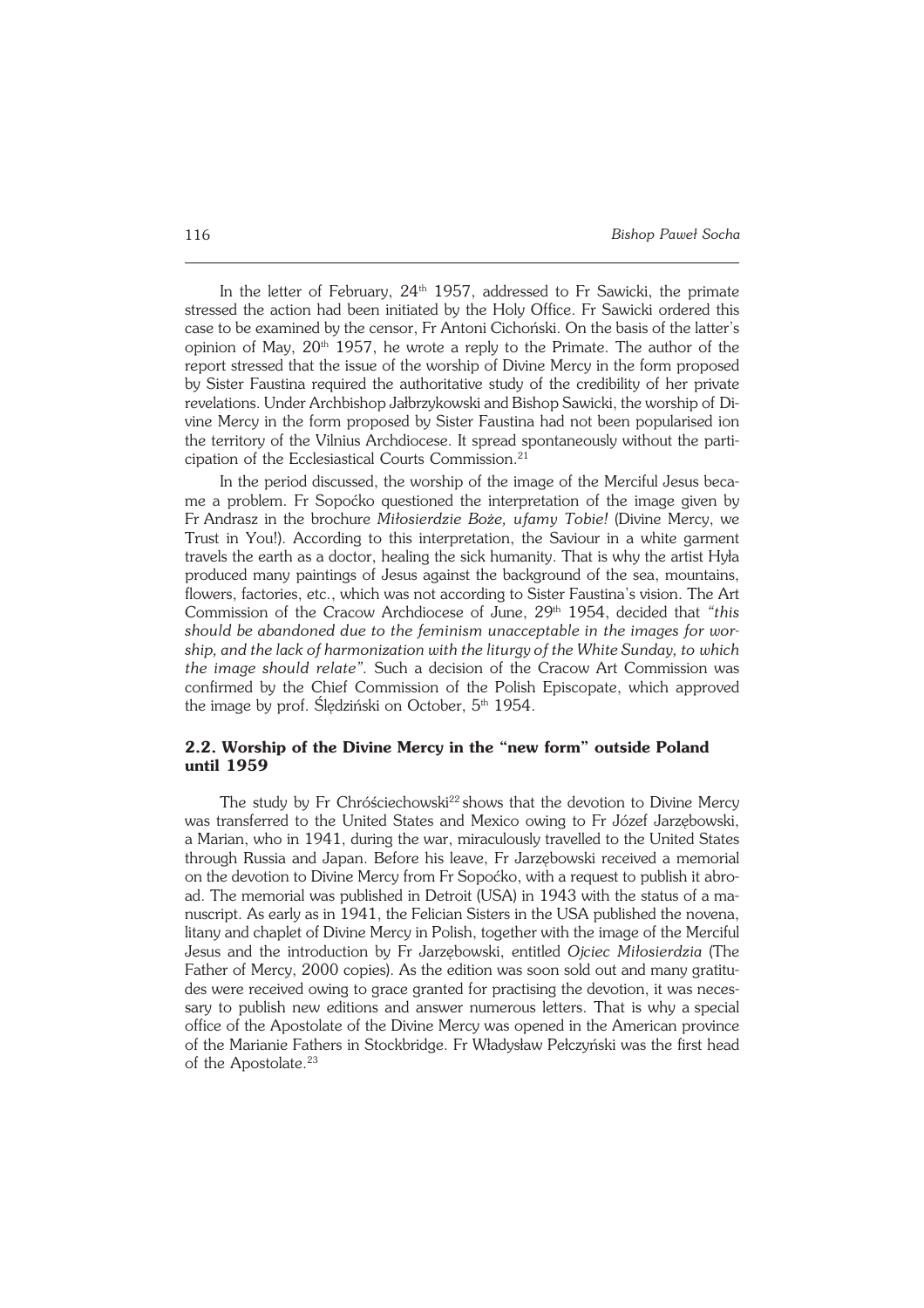Another direction in which the worship of Divine Mercy spread, was the East, with the Poles sent from Vilnius to Siberia and Kazakhstan. When the Polish army was created in the USSR, and later transferred to the Middle East, Palestine, Italy and other European or African countries, the worship of Divine Mercy spread with the Polish soldiers and their chaplains.

At the end of 1944, Fr Jacek Przygoda, Rector of the Polish Catholic Mission in Belgium, prepared a brochure *Jezu, ufam Tobie!* (Jesus, I trust in You!). In 1945, Fr Franciszek Cegiełka, Rector of the Polish Catholic Mission in France, published the brochure by Fr Przygoda, entitled *Ojciec Miłosierdzia* (The Father of Mercy). Brochures propagating the devotion to Divine Mercy were later published in Ger− many, England and Australia, mainly for Polish emigrants.<sup>24</sup>

Since the 1950s, the Pallottini Fathers have played an important role in spre− ading the worship of Divine Mercy. In France, they published *Modlitwy do Miło− sierdzia Bożego* (Prayers to the Divine Mercy)<sup>25</sup> , a study by Fr Alojzy Misiak, *OMi− łosierdziu Bożym. Wyjątki z Dzienniczka Siostry Faustyny* (About the Divine Mercy. Excerpts from Sister Faustina's *Diary*) <sup>26</sup> , as well as thousands of images and pamphlets on the devotion to Divine Mercy. In 1954, in the USA, Fr Cegiełka published an ample study entitled *Siostra Faustyna, szafarka Miłosierdzia Bożego* (Sister Faustna, Caretaker of the Divine Mercy).<sup>27</sup>

Together with the Marianie and Pallottini Fathers, the Jesuits, Franciscans, and many Polish émigré priests contributed to spreading the worship of Divine Mercy in many European countries and other parts of the world. The scale of the devotion to Divine Mercy may be defined by the number of language versions inwhich theological studies and the devotion itself were published. According to FrChróściechowski, theological studies by Fr Sopoćko, Fr Woroniecki and others, as well as images with the novena and chaplet or just with the chaplet of Divine Mercy appeared in the following languages: English, French, Spanish, Portuguese, Italian, German, and Latin. The devotion itself and the images of the Merciful Jesus were also published in Lithuanian, Latvian, Dutch, Flemish, Czech, Slovak, Ukra− inian, Hungarian, Croatian, in several Indian, African and Asian languages, espe− cially of Goa, Singapore, Korea, etc. Winowska, in her study on Sister Faustina, wrote on translations of the devotion and the publications of the image of the Merciful Jesus in about 60 languages and dialects of the world.<sup>28</sup>

It must be stressed that the publications had the imprimatur of the bishops from the countries concerned.

In spreading the worship of Divine Mercy, as revealed to Sister Faustina, there were many exaggerations and alterations. Popular worship often seeks extraordi− nariness, and either tries to interpret some promises of private revelation in a too mechanical manner, or give them other meaning than the public revelation in the Church. One may enumerate several easily seen discrepancies:

1. wrong interpretations of the message and the promises, especially related to the celebration of Divine Mercy Sunday;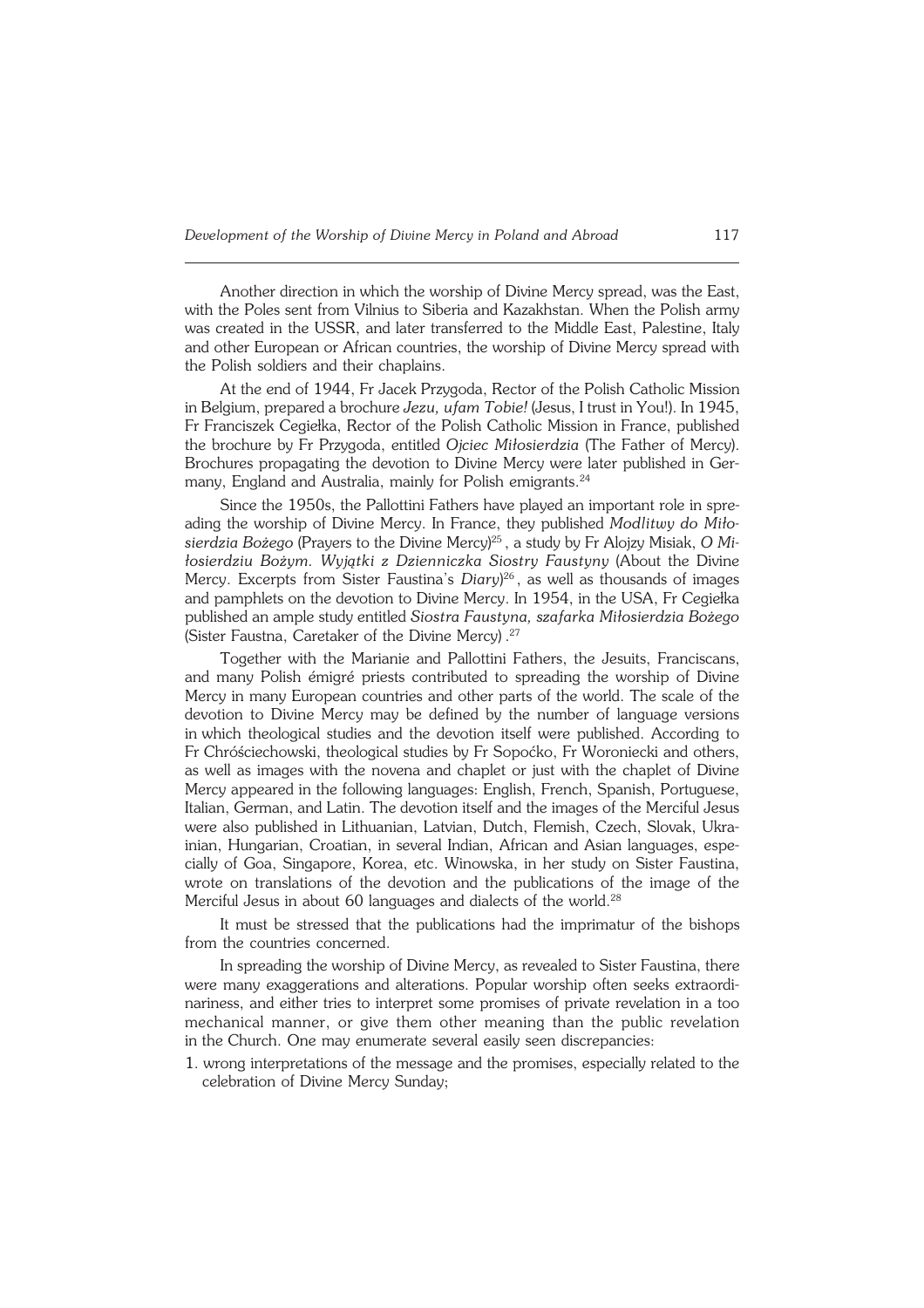- 2. wrong translation of certain formulas from the *Diary*, especially into Italian, French, etc.;
- 3. Polish priests sometimes interpreted the red and pale rays from the image of the Merciful Jesus as a symbol of the Polish flag.

If one adds to that the forgery of the authority of Primate A. Hlond in editing the prayer for beatification of Sister Faustina and other irresponsible actions of ove− renthusiastic people, it is not surprising that the Holy Office issued a document limiting the devotion to the Divine Mercy in the forms proposed by Sister Faustina.

# **3. Worship of Divine Mercy from the issue of the** *Notification* **to its revoking (1959−1978)**

#### **3.1. The meaning of the document of the Holy Office**

On March, 7<sup>th</sup> 1959, The Congregation of the Holy Office published the fol− lowing "Notification" in *L'Osservatore Romano*, which was later reprinted inASS(1959/271):

It is hereby announced that the High Congregation of the Holy Office, having examined the visions and revelations assigned to Sister Faustina Kowalska from the Convent of Our Lady the Merciful, who died in 1938 near Cracow, has decided as follows:

- 1. distribution of images and writings presenting the devotion to Divine Mercy in the forms proposed by Sister Faustina should be banned;
- 2. the removal of the above−mentioned images which have already been introduced for worship depends on the judgement of bishops.

Already on March, 15<sup>th</sup>, the "Priest's Answers" section of *L'Osservatore della Domenica* published an explanation concerning the *Notification*: *"The Divine Mercy triumphs in the entire history of humanity, and it is true that the Holy Bible, and especially the Gospel and the liturgy are as if a constant meditation and praise of the Divine Mercy. The Holy Office by no means intended to condemn the* devotion. The reader from Venice, read the Notification of the Congregation of the *Holy Office carefully: «…distribution of images and writings presenting the devo− tion to Divine Mercy in the forms proposed by Sister Faustina should be banned»."*

Despite a repeated explanation of April, 19<sup>th</sup> 1959, in a similar section, questions kept coming, therefore the "Priest" from *L'Osservatore Romano* dealt with the *Notification* for the third time, yet in a broad form. The explanation of August,  $2<sup>nd</sup>1959$  was given in five points. I shall quote it due to the doctrinal value of the explanation.

"1. In the above−quoted Notification, the Holy Office does not judge the value of Sister Faustina's revelations, at least not clearly, and certainly not her person.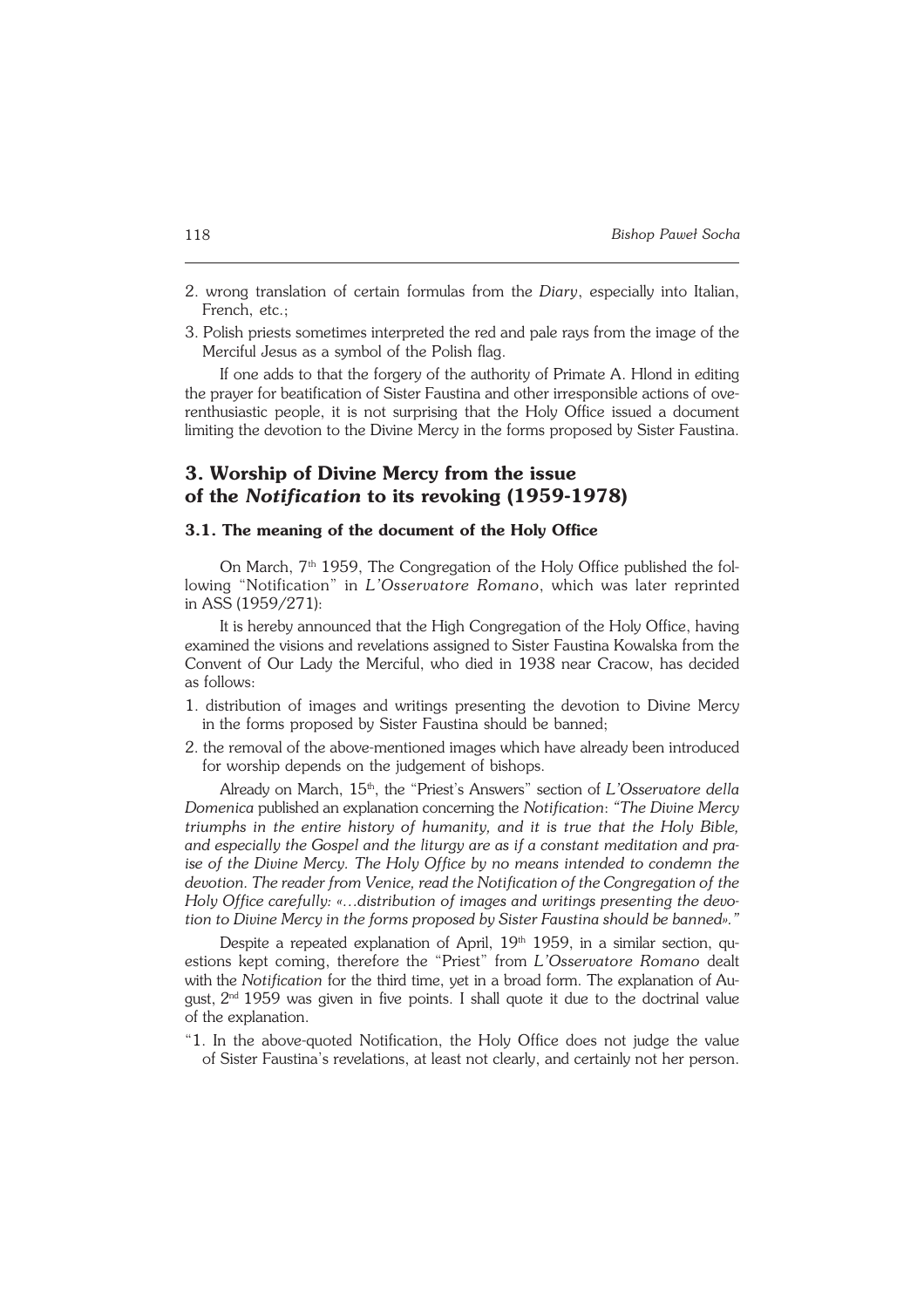However, it seems to me that the tone of the 'Notification' implicates serious doubts about the visions and revelations.

- 2. Distribution of images and writings is banned; the believers are not forbidden to keep them at home. However, even within these limits, the ban is a clear war− ning.
- 3. The second article of the Notification says: "…the removal of the above−mentio− ned images which have already been introduced for worship depends on the judgement of bishops".

Let us notice the moderate tone of the statement, which does not forbid anyone to keep these images at home for private reasons (it is yet understood that one cannot propagate or distribute them).

- 4. It is obvious that the Notification (I need to stress that it has not the form of a De− cree as the ones placing a book on the index), is not permanent and the high authority of the Church may later change its judgement. Nevertheless, the belie− vers and the priests would prove arrogant and disobedient if we considered our private judgement as more important than the judgement of the Church. The views of the authors, even serious ones, only have a private value and may not be treated as of the same importance as the decisions of the Holy Office, which has a mandate to defend the heritage of the teaching of the Catholic Church granted by the Pope; which has studied the case carefully, which has the time and wis− dom highly exceeding a private author's capacity.
- *5.* The Holy Office did not, actually, condemn the devotion to Divine Mercy, or the worship related to the devotion to the Holy Heart of Jesus (the devotion in this form is sanctified by the tradition and explained wisely in the Encyclical by Pius XI, entitled Miserentissimus Redemptor – The Most Merciful Redemptor).*"* 29

Sister Faustina presumed that the devotion to Divine Mercy will have difficult moments. She wrote in her *Diary*: *"At one moment, when I was talking to the instructor of my soul, I had an inner vision, faster than struck by a lightning, ofhis soul in great pain, in such Passion that very few souls are touched with this fire by God. The suffering comes out of this deed. There will be a moment where this task requested by God will be as if in complete ruin, and then theDi− vine acts will occur with great power which will prove it true. It will be a new light for the Church…*.*"* 30

#### **3.2. Development of the worship to Divine Mercy until the revoking of the** *Notification* **(1959−1978)**

The *Notification* did not entirely stop the worship of Divine Mercy in the form proposed by Sister Faustina. Priests made adjustments to the directives of the *No− tification*. Images were removed from churches, devotion to Divine Mercy was not organised on a large scale. Nevertheless, the believers still observed the practices and sought the ways to express the adoration for the Divine Mercy in a community.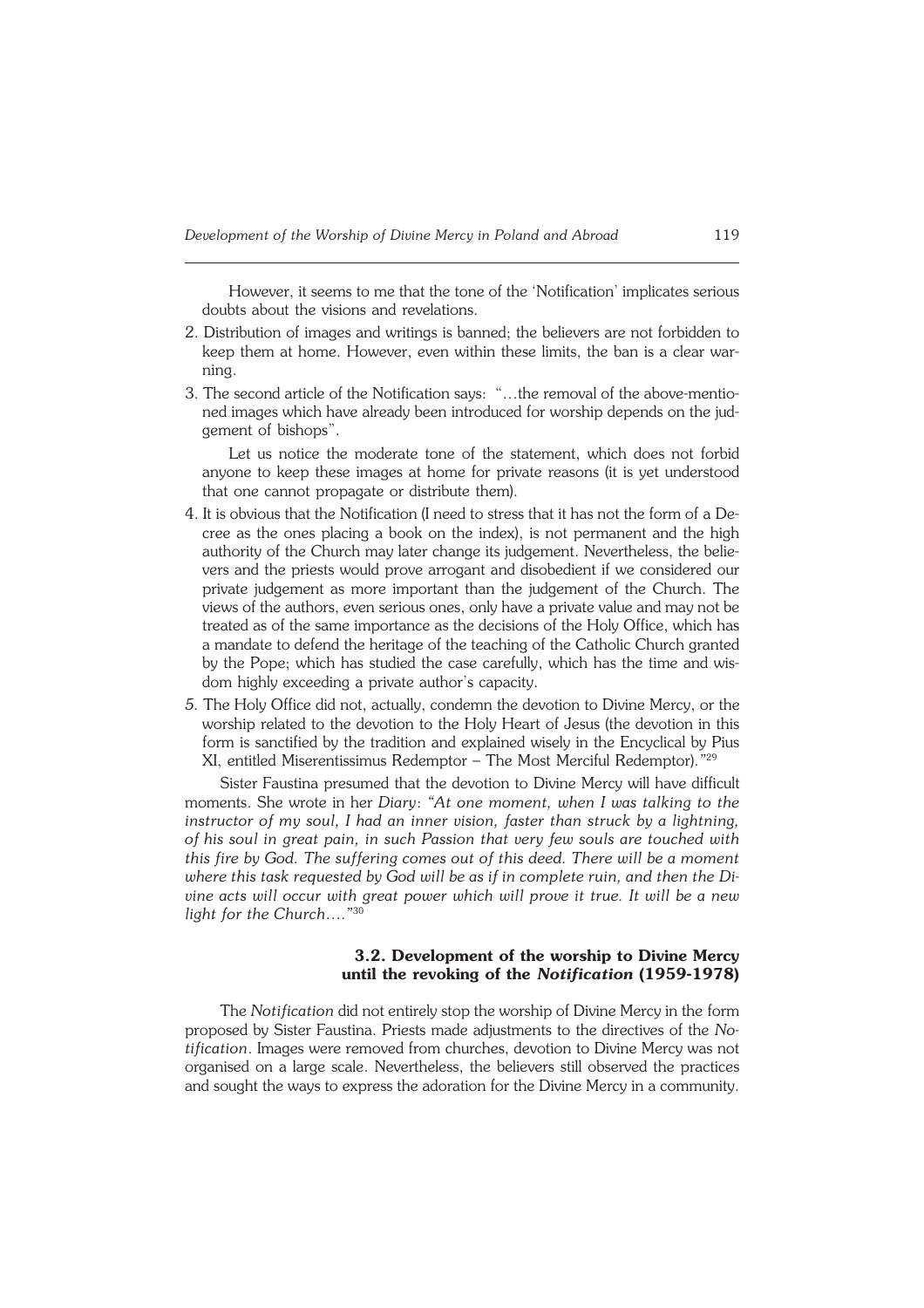The image remained in the chapel of Our Lady the Merciful (now the Shrine of the Di− vine Mercy)<sup>31</sup> in Cracow−Łagiewniki; in a small chapel of the Pallottini Fathers in Czę− stochowa, in the so-called Valley of the Divine Mercy, in many small chapels and private homes. Believers came to those places privately or in groups, and prayed for the spread of the worship of Divine Mercy in the proper form, complying with the teaching of the Church.

In that period the focus was on a more profound theological grounding of the devotion to Divine Mercy. Many expressions used by Sister Faustina had to be explained, as in the popular language, or unlearned preaching, they could be interpreted in a wrong way. In fact, the ban imposed by Rome did not concern theworship of Divine Mercy, but the abuse, consisting in spreading it in forms devoid of the true theological content, and in sometimes wrongly interpreted reve− lations.

The attempts to study the theological aspect of the revelations were especially strong in Poland. Owing to the action of Fr Wierzbica, a centre for scientific study of Divine Mercy was founded in Częstochowa, under the name the Study of Divine Mercy. The centre's activities consisted mainly in organising theological symposia focusing on the problem of the worship of Divine Mercy and its essence. First such symposium in Częstochowa referred to *The Dignity of and Need for Divine Mercy* (November 1966); the second concerned the theology of the worship of Divine Mercy (November 1968); the third was about the apostolate understood as man's answer to the calling of the Merciful God (October 1972); the fourth focused onman's responsibility for the world (October 1975); the sixth discussed the relations betwe− en the Merciful God and Salvation, eternal life and peace (October 1978). The meetings were attended by theologians from Polish Catholic universities and semi− naries, as well as by Cardinal Wyszyński, Cardinal Wojtyła and many Polish bishops.

Materials from the first three symposia were published in print. The subject of the Divine Mercy was specially treated in *Ewangelia miłosierdzia* (Gospel of Mercy) edited by Fr Granat (Pallotinum 1970) and *Bo Jego Miłosierdzie na wieki* (For His Mercy for Eternity; Pallotinum 1972). Both these publications prove a high acade− mic standard of discussions and papers presented at the symposia.

At this time many studies were published also outside Poland.<sup>32</sup> One should mention here especially the four−volume study by Fr Sopoćko, entitled *Miłosierdzie Boga w dziełach Jego*<sup>33</sup> (Divine Mercy in His Deeds).

Apart from the continuing popular worship, scholarly studies by the specialists in the Bible, dogmas, and liturgy, and other theologians, the spread of the worship of Divine Mercy was largely influenced by the initiation of the process of gathering information on Sister Faustina Kowalska. After the issue of *the Notification*, at the session of the Second Vatican Council in 1963, the then Archbishop Karol Wojtyła asked Cardinal Ottaviani whether it was possible to start the beatification process of Sister Faustina Kowalska. The Cardinal was to say: *"start as soon as possible aslong as the witnesses are alive*.*"* 34This seems to be true, as in the chro−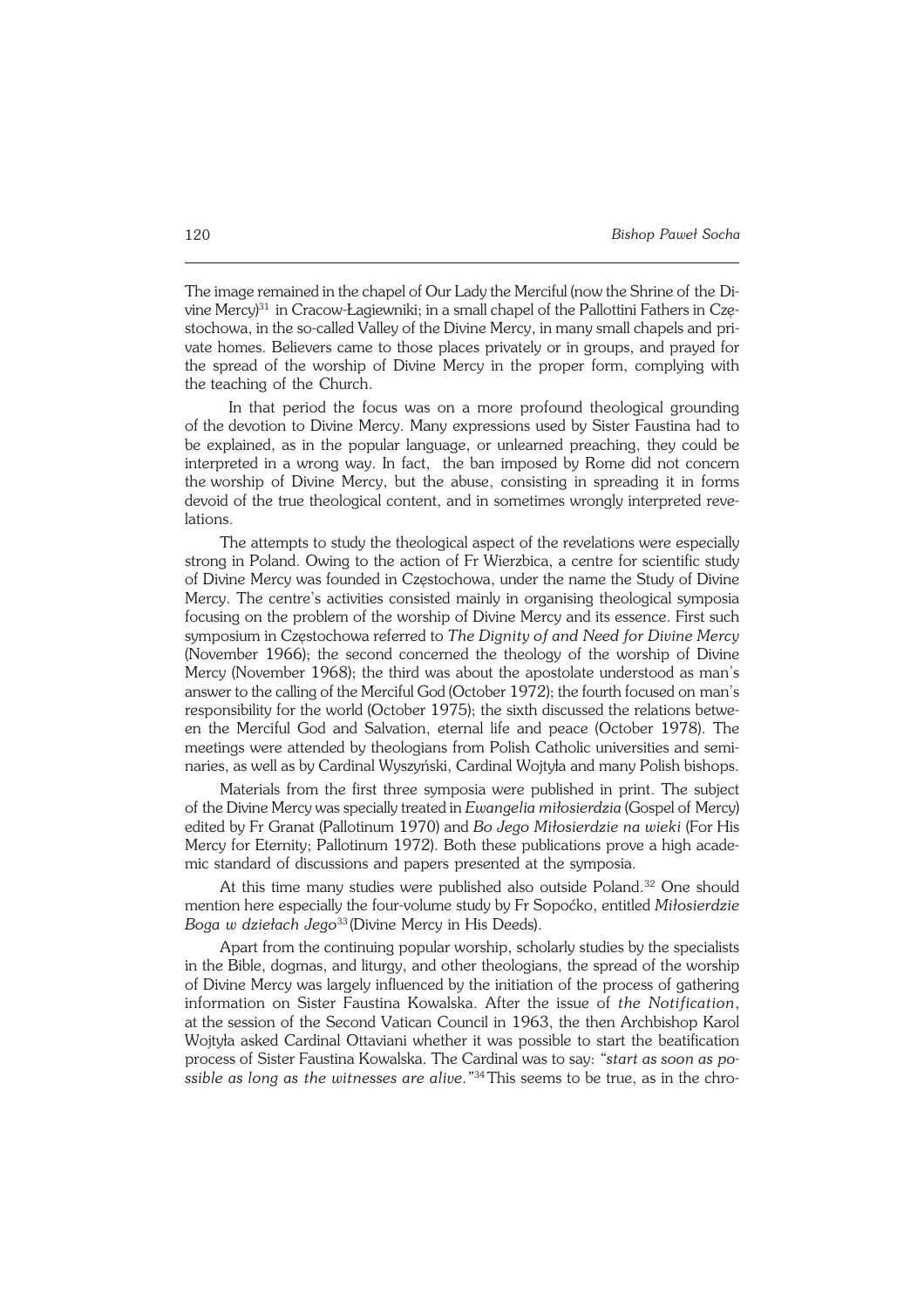nicles of the Convent of Our Lady the Merciful, under the date August,  $21<sup>st</sup> 1965$ , it was noted that Fr Sopoćko met with the Archbishop, who answered his question concerning the possible diocesan process for Sister Faustina in the following way: This issue is the most important for me, we may start even this year.<sup>35</sup> On October, 21<sup>st</sup> 1965, Archbishop Wojtyła gave a decision to initiate the process for gathe− ring information on Sister Faustina Kowalska. As he himself was leaving for the Vatican Council, he made Bishop Julian Groblicki responsible for the issue.<sup>36</sup> It is interesting that the Archbishop of Cracow was faithful to the decision of the Holy Office. Through his Postulator, Fr Izydor Borkiewicz, he communicated that he wished that no Mass at the altar of the Divine Mercy, be celebrated every Thursday, as not to give the slightest impression of spreading the worship of Divine Mercy according to Sister Faustina's form, as this would be destructive for the case. We are walking on ice, the Metropolitan said. He also indicated that if it was possible to prove that Sister Faustina's *Diary* had been wrongly translated into Italian, the Holy Office might be willing to revoke the "ban" of 1959, concerning the spread of God in His Mercy, according to the form passed to Sister Faustina. Already on Septem− ber, 20<sup>th</sup> 1967, the diocesan process of Sister Faustina Kowalska was completed.

The continuing popular worship to Divine Mercy in the form proposed by Sister Faustina with its positive effects, profound study by theologians, particularly specialists in the Bible and dogma, and finally the initiation of the information process by the Metropolitan of Cracow, Karol Wojtyła, as well as the new expertise of her writings pointing to mistakes in their translation, made the Congregation for the Doctrine of the Faith revoke the *Notification* of 1959.

# **4. Spread of the worship of Divine Mercy after revoking the** *Notification*

In this section, I shall first discuss the very decree revoking the *Notification*, and then the studies of Polish theologians on the theology and the spread of thewor− ship of Divine Mercy in Poland and abroad. It must be stressed that each of these subjects is suitable for a separate study due to its scope.<sup>37</sup> I shall, therefore, only discuss the main actions of certain people and congregations, as well as the chief factors impacting the spread of the worship of Divine Mercy, such as the Pope's Encyclical *Dives in Misericordia*, beatification of Sister Faustina in 1993, her cano− nisation, and the proclamation of Divine Mercy Sunday on the second Sunday ofEaster, which has been made binding for the entire Church by John Paul II.

## **4.1. The** *Notification* **of April, 15th 1978**

The Holy Congregation for the Doctrine of the Faith announced the *Notifica− tion*38 singed by the Prefect Cardinal Seper and its Secretary Archbishop Hamer onApril, 15th 1978, which stated: *"There have been questions asked by many parties, especially from Poland, as well as official questions concerning*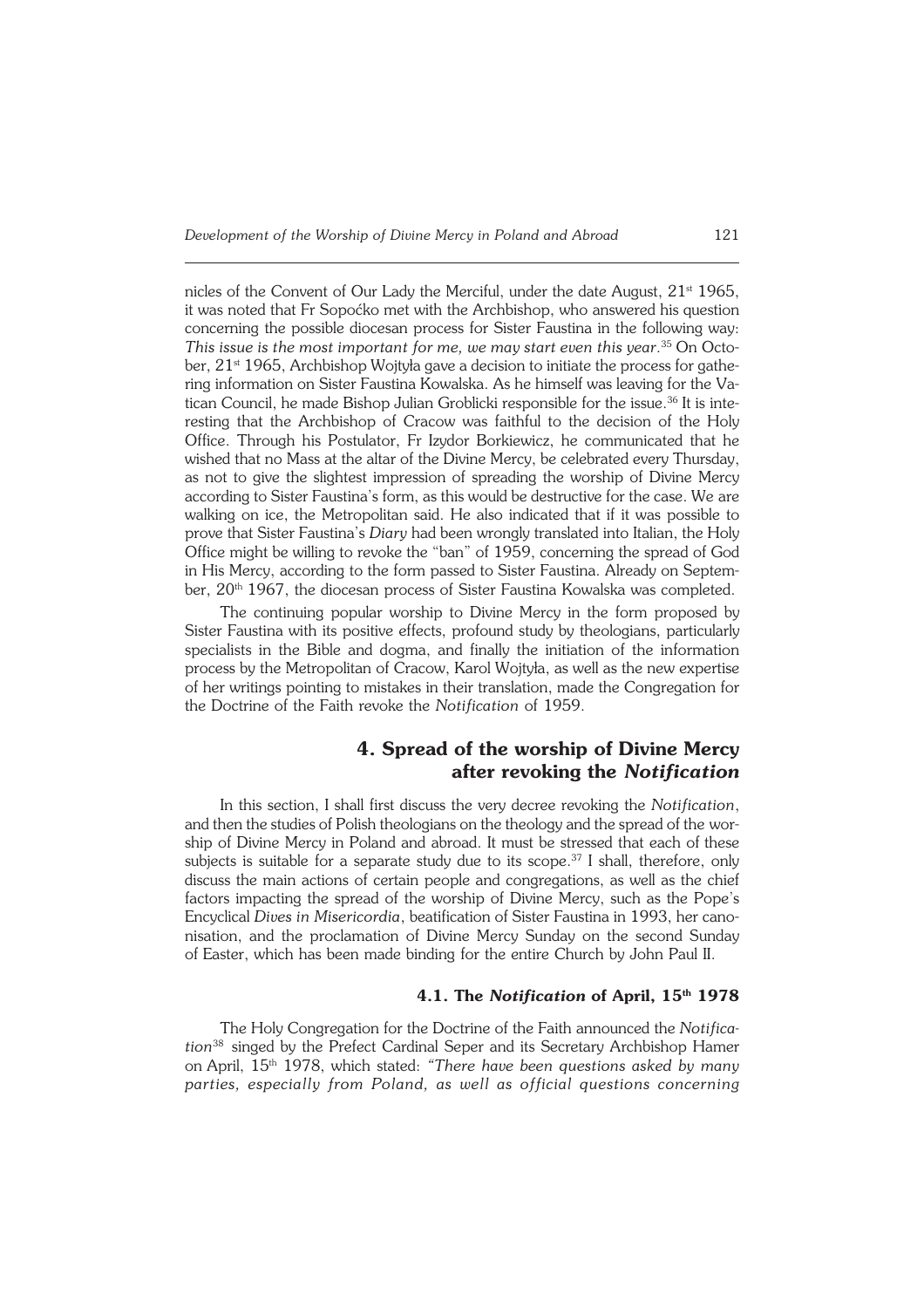*the sustenance of the ban contained in the Notification of the Congregation of the Holy Office, announced in Acta Apostolicae Sedis of 1959, p. 271, on the devotion to Divine Mercy in the forms proposed by Sister Faustina Kowalska. The Holy Congregation, taking into consideration a number of original docu− ments, unknown in 1959, having deliberated over the changed circumstances, and regarding opinions of many Polish bishops, announces that the bans conta− ined in the above−quoted Notification are no longer binding"*. 39

It is also worth quoting the explanatory answer of the Congregation for the Do− ctrine of the Faith to the Superior General of the Marianie Fathers of the Immacu− late Conception of the Blessed Virgin Mary, who, on behalf of the superior of the American province of St. Stanislaus Kostka from the same congregation, asked for the authoritative explanation of the *Notification* of 1978, revoking the ban on spre− ading the worship of Divine Mercy in the forms presented by Sister Faustina Kowal− ska. The Prefect of the Congregation for the Doctrine of the Faith, Cardinal Franco Seper stated: *"Concerning the case (mentioned in the letter from Father Gene− ral), I am pleased to inform you that by the means of the Notification of June, 30th 1978 (AAS LXX/1978/p.350), which has matured in the light of the origi− nal documentation and owing to the detailed information from the then Arch− bishop of Cracow, Cardinal Karol Wojtyła, the Holy See has decided to revoke the ban contained in the previous Notification of 1959 (AAS 1959, p. 271). Therefore from the part of the Holy Congregation, it is considered that there is no obstacle in spreading the devotion to Divine Mercy in the authentic forms proposed by the above−mentioned sister"*40 (Faustina Kowalska).

### **4.2. Theological studies of the problem of the Divine Mercy after 1978**

Three factors caused a special interest of theologians in the subject of theDivi− ne Mercy, namely: revoking of the *Notification* of 1959 by the Congregation for the Doctrine of the Faith in 1978, publication of the Encyclical *Dives in Misericor− dia* by Pope John Paul II (on November, 30<sup>th</sup> 1980), and the beatification of Sister Faustina by John Paul II on the Second Sunday of Easter 1993.

In Poland, the centres especially active in that respect involved the Cracow Shrine of the Divine Mercy (Convent of the Sisters of Our Lady the Merciful in Cra− cow−Łagiewniki), the centre of the Pallottini Fathers in the Valley of Divine Mercy inCzęstochowa, and the centre in Białystok−Gorzów around the new Congrega− tion of the Sisters of the Merciful Jesus.

In Cracow-Łagiewniki, between the February, 19<sup>th</sup> and 20<sup>th</sup> 1981, on the 50<sup>th</sup> anniversary of the revelation of the image of the Divine Mercy to Sister Faustina, a symposium was organised under the protectorate of Cardinal Franciszek Macharski. At this symposium, Fr Różycki presented a lecture on "The Divine Mercy. Main features of the devotion to Divine Mercy" ("Miłosierdzie Boże. Zasadnicze rysy na−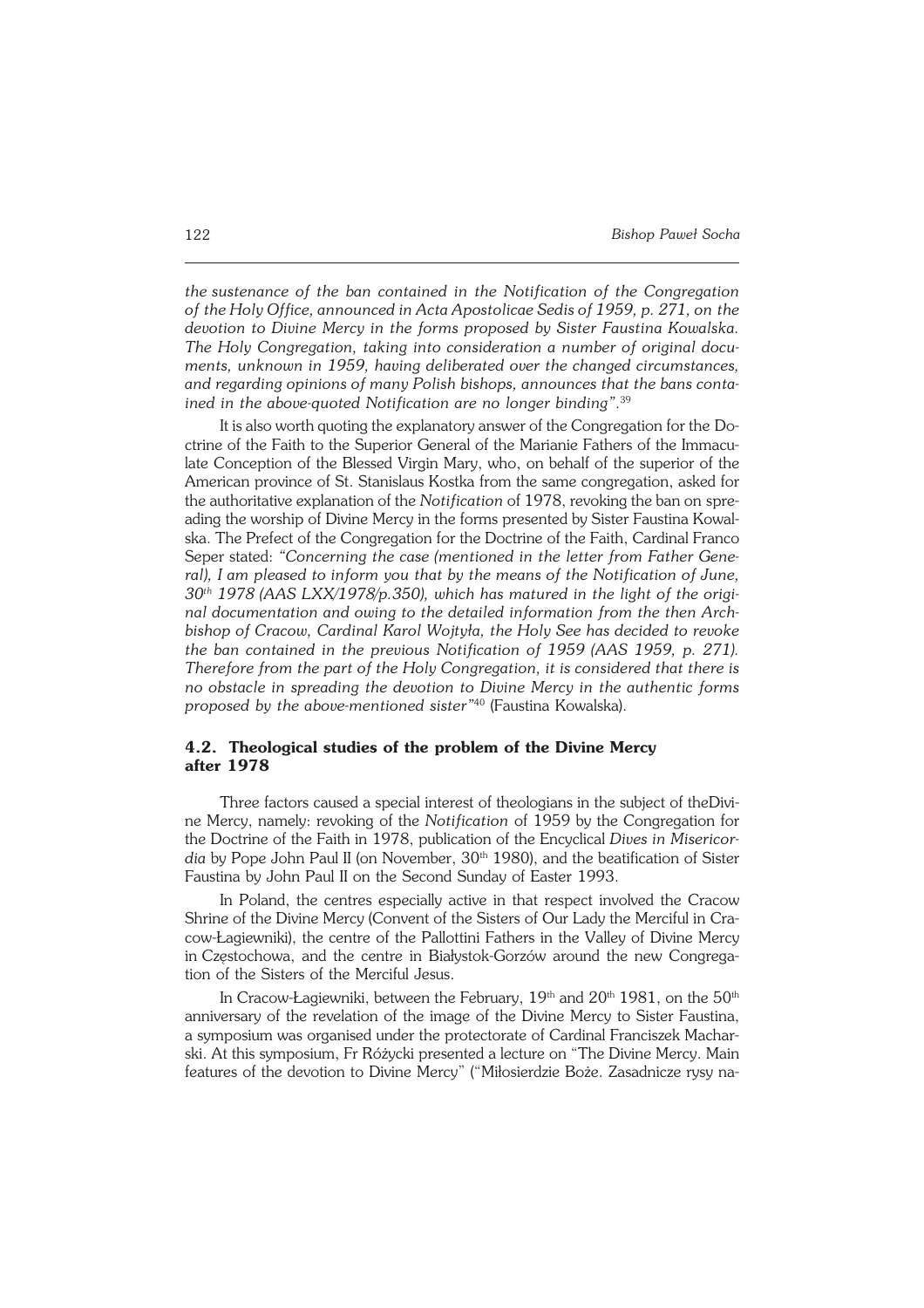bożeństwa do Miłosierdzia Bożego"). In the introduction, Fr Różycki stated: "*Theauthor of the theological study that follows must confess that for over aquarter of a century he had profound doubts as to the heroic sanctity ofHele− na−Faustina, and especially the revelations with which, as she said, she had been honoured. The author considered himself justified to think in that manner thro− ugh what he had learnt from the people «cognizant» of the case of Helena− Faustina.*

*According to the author, Helena-Faustina, a simple and religious girl, was a vic− tim to a hysterical hallucination, and therefore not only her revelations were devo− id of any religious value, but also her heroic life was a lost case. This superstition caused a categorical refusal of the author's participation as an expert theologian in the beatification process of Sister Faustina, opened by Cardinal Karol Wojtyła, Archbishop of Cracow in 1965. The decisiveness of this negative approach began to waiver when simple human curiosity led the author to the pages of the* Diary *– just as a leisure activity. His opinion was shaken by this casual reading, later repe− ated as a careful and methodical study, in the result ofwhich the author became convinced that the case of Helena−Faustina deserved a scientific study. Such astu−* dy, third one already, ultimately assured the author that:

- *1. the information from the «cognizant», which previously shaped the negative approach, proved incomplete, inexact, or even false;*
- *2. the sanctity of Helena−Faustina is truly heroic, and her revelations bear all the marks of supernatural origin;*
- *3. the author, having become convinced to the highest level of the academic certainty – has a responsibility to testify it in writing.*

*Thus performing this task, the author presents this fruit of his work to the Boundless and Eternal Mercy Incarnate, to express gratitude for all grace, and pray for forgiveness of sins*.*"* <sup>41</sup> The note by Fr Różycki proves the importance of the thorough theological study of the writings and the life of Sister Faustina.<sup>42</sup>

On the occasion of the 50th anniversary of Sister Faustina's revelations, be− tween April, 24<sup>th</sup> and 26<sup>th</sup> 1981, the Pallottini Fathers organised a congress in Czę− stochowa on the forms of worship of the Divine Mercy. Another such congress took place in Częstochowa between April 26<sup>th</sup> and 28<sup>th</sup> 1984 on the Divine Mercy in the theological and pastoral aspects. Materials from that congress were published in 'Biuletyn Miłosierdzia Bożego' (Parts I and II) No 14, with the status of a manu− script. The third congress in Częstochowa took place between October,  $1<sup>st</sup>$  and 5 th1988, under the motto: *"*In the service of the Divine Mercy*"*, on the occasion of the 50<sup>th</sup> anniversary of Sister Faustina's death.

Sisters of the Merciful Jesus, considering the congregation to have been cre− ated on God's will, as expressed in Sister Faustina's revelations, published three volumes of theological studies on the worship of Divine Mercy in the forms propo− sed by Sister Faustina.<sup>43</sup> Theologians, specialists in the Bible, Patrology, Pastoralism, dogma, history, liturgy, etc., who published their work in the volumes quoted,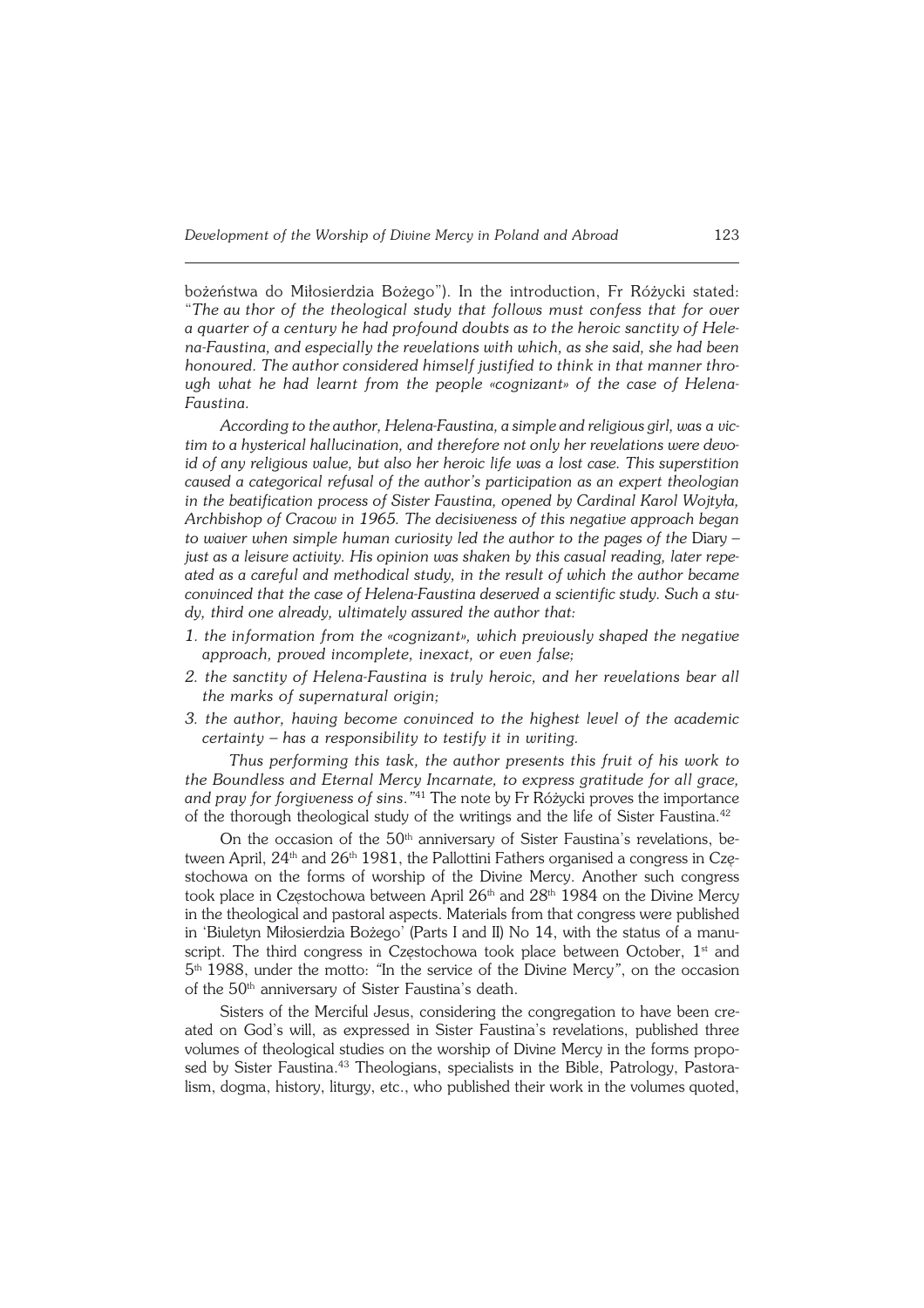mainly represent the academic societies from Poznań, Białystok and Gorzów Wiel− kopolski.

The convent of the Sisters of Our Lady the Merciful in Cracow−Łagiewniki (The Shrine of the Divine Mercy) has been a dynamic centre spreading the worship of Divine Mercy. The convent organised scientific symposia, especially conferen− ces, devotions, indulgencies and various forms of worship of the Divine Mercy. The Shrine has been attractive not only because of the painting by Adolf Hyła in a si− de-altar, but most of all because of Sister Faustina's tomb, which is the place of prayers of many people, also coming as pilgrims from Poland and foreign countries.

Due to the 50<sup>th</sup> anniversary of Sister Faustina's death, the Sisters of the Shrine of the Divine Mercy, under the patronage of Cardinal Franciszek Macharski, orga− nised a national symposium for the worshippers of the Divine Mercy between Octo− ber, 6<sup>th</sup> and 7<sup>th</sup> 1988; and later, under the patronage of the same Cardinal Metropolitan of Cracow, they organised a symposium focused on the spirituality and the worship of Divine Mercy, as well as Sister Faustina and the current status of the beatification process of God's servant. For three days, from October,  $18<sup>th</sup>$  to  $20<sup>th</sup>$ , the participants of the symposium participated in four or five lectures, a mass and the Hour of Mercy. The rich materials from the symposium show the broad scope of the worship of Divine Mercy in the forms proposed by Sister Faustina.<sup>44</sup>

Academic symposia were especially organised at the Shrine of the Divine Mercy in Cracow−Łagiewniki after Sister Faustina's beatification in 1993. Between October, 5<sup>th</sup> and 6<sup>th</sup> 1995 there was a symposium on Divine Mercy Sunday.<sup>45</sup> In February 1996, the centre at Cracow−Łagiewniki organised the next symposium onthe Apostolic Movement of the Divine Mercy.<sup>46</sup>

The Institute of the Divine Mercy, founded by Fr Sopoćko and Fr Leon No− wak, has had a great influence on the spread of the worship of Divine Mercy. The Institute was approved by Cardinal Stefan Wyszyński and presently is active mainly in Toruń, Łódź and Katowice. It is supervised by the Jesuit Fathers.

The greatest impulse for learning the mystery of the Divine Mercy was the En− cyclical of John Paul II, *Dives in Misericordia*. The Pope did not make any allusion to the private revelations of Sister Faustina, but the Biblical content, and the pastoral aspect show broad dimensions and the authenticity of the revelations.

In the "Preface*"* to the *Diary*, Cardinal Deskur wrote: *"The recently announ− ced encyclical by Pope John Paul II,* Dives in Misericordia *fortunately focused the attention of the Church and even the secular world on the singular attribute of God, and simultaneously the extraordinary aspect of the economy of Salva− tion, which is the Divine Mercy.*

*It would be desirable*, continues the author, *to perform a thorough study aiming at showing the common ground between Sister Faustina's* Diary and the quoted Encyclical, without mentioning the possible interdependence. *This common ground must be vast, as it comes from the same source, namely from the Divine Revelation and the teaching of Christ. Moreover, it comes from*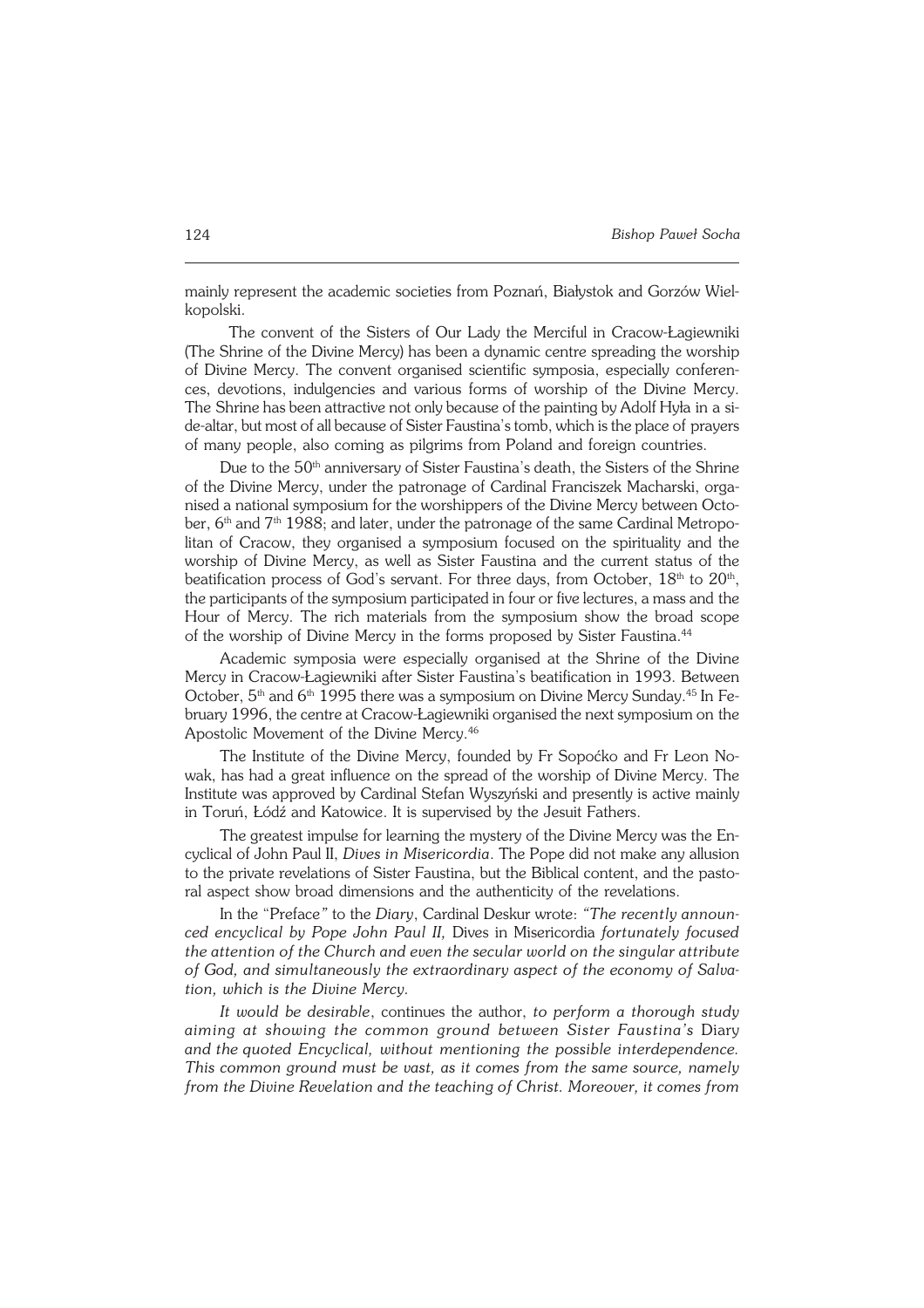*the same spiritual environment, from Cracow, the only town, to my knowledge, which has the oldest church of the Divine Mercy. It must be stressed that Cardi− nal Wojtyła himself, as Archbishop of Cracow, initiated the action for the beati− fication process of Sister Faustina and started the process*.*"* 47

Theologians started working on the encyclical *Dives in Misericordia*. It has been exemplified by the number of symposia and the publications in Polish.48 It is, however, difficult to find a theological study with a topic proposed by Cardinal Deskur. Students at Polish and foreign Catholic universities chose the problems mentioned in *Dives in Misericordia* as subjects of their MA and BA dissertations. And thus the Papal Faculty of Theology in Wrocław produced one BA and four MA dissertations by 1986; the University of Catholic Theology – one MA dissertation; the Papal Faculty of Theology in Cracow – two MA dissertations, while the univer− sities in Rome produced three doctoral and one MA dissertation. By the year 2000, over 100 academic studies on Sister Faustina's spirituality, her revelations and the the− ology of the Divine Mercy have been produced.<sup>49</sup>

#### **4.3. Worship of Divine Mercy in Poland between 1978 and 2000**

The worship of Divine Mercy in Poland developed dynamically after the revo− king of he *Notification* of 1959, and after the election of Cardinal Karol Wojtyła as Pope. Certain directions in development may be listed, such as dynamic publishing and worship activities at the centres which so far had focused on the preparation ofthe beatification of Sister Faustina, as well as by convents and congregations which had taken Sister Faustina's message as one of their evangelical missions. The preparation of the beatification and canonisation was the responsibility of the Cracow Archdiocese and the Sisters of Our Lady the Merciful. However, the messa− ge of the Divine Mercy was also undertaken by the Marianie Fathers, the Pallottini Fathers, and the Sisters of the Merciful Jesus, founded by Fr Sopoćko as a spiritual will of Sister Faustina.

#### **4.3.1. The beatification and canonisation process of Sister Faustina Kowalska**

The devotion to Divine Mercy in the form proposed by Sister Faustina had been spreading in Vilnius since 1940, and later at the Convent of the Sisters of Our Lady the Merciful at the Cracow−Łagiewniki centre. Two years after Sister Fausti− na's death, her heroic sanctity was not discussed. The interest in Sister Faustina arose on healing of Barbara Kłosówna owing to Sister Faustina's intercession. Mother Superior, M. Moraczewska, addressed Cardinal Hlond with the problem of Sister Faustina's worship. On January, 9th 1947, she received a reply: *"Gather docu− ments, collect materials, so that everything is ready when the time comes*.*"* 50 On July, 15<sup>th</sup> 1947, Mother Superior notified the Primate that she had given in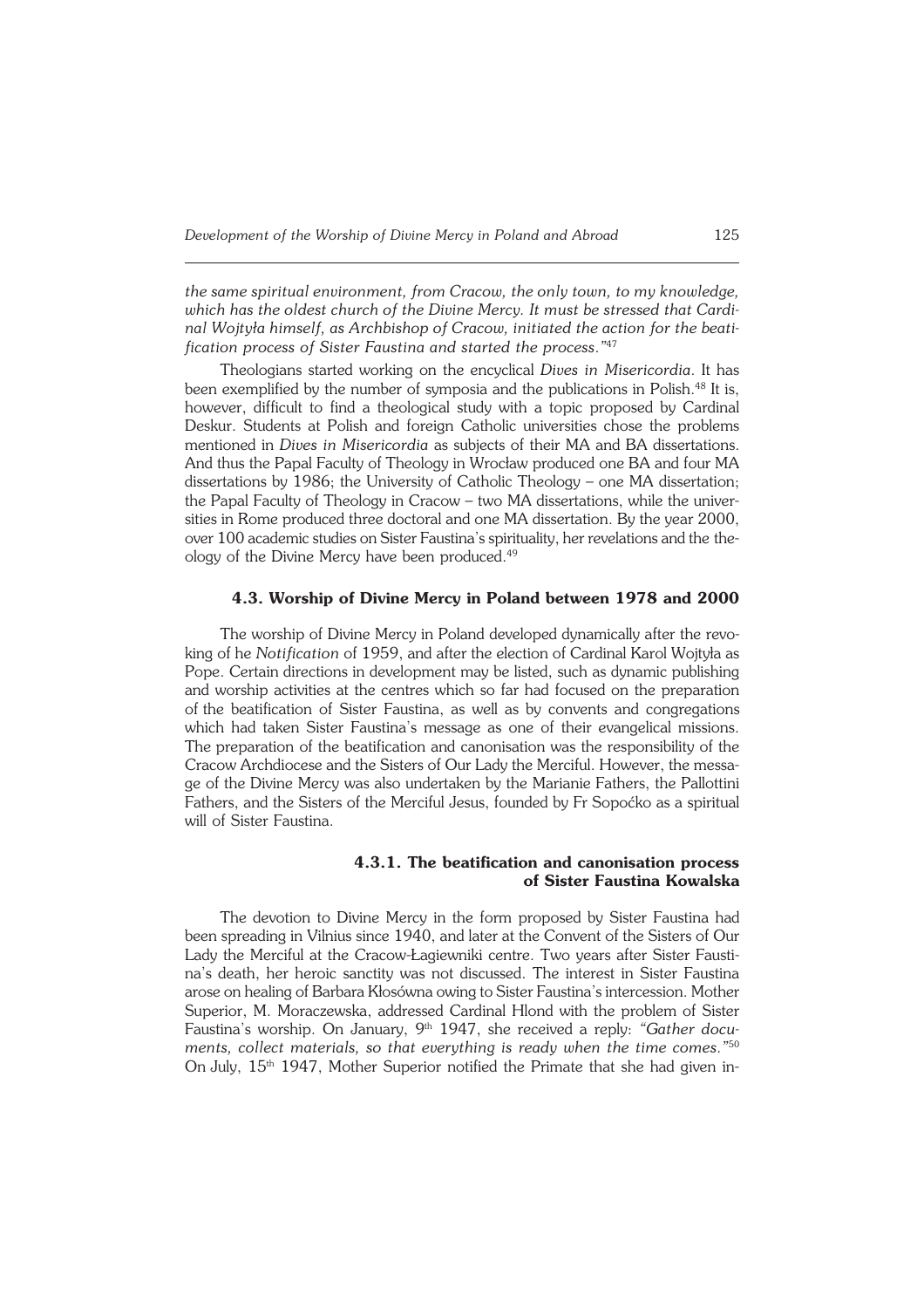structions to collect data concerning Sister Faustina. The period of testimonials lasted from June,  $6<sup>th</sup>$  1952 to April,  $5<sup>th</sup>$  1965.

The initiation of the process was not, however, delayed. As early as 1951, Mother Superior addressed the General of the Pallottini Fathers with a request to appoint the postulator. On May, 22nd 1951, Fr General Wojciech Turowski appoin− ted Fr Stanisław Suwała to perform this function. In the same year the Holy See became interested in spreading devotion to Divine Mercy. The concern of the Holy Office was caused mainly by a wrong translation of the *Diary* into Italian and French; while the Polish re−typed text contained many mistakes suggesting that Sister Fau− stina required the worship of her own heart; interpretation of the rays as the Polish flag, etc. Another claim referred to certain texts from Fr Andrasz's booklet, which suggested a protestant interpretation of the justification.

It seemed that the issue of the *Notification* in 1959 would decisively hamper the beatification of Sister Faustina. Yet, after the death of Archbishop Baziak the issue was taken over by Archbishop Karol Wojtyła, and after the conversation with Cardinal Prefect of the Congregation for the Doctrine of the Faith, he initiated the process on October, 21<sup>st</sup> 1965. Fr Izydor Borkiewicz was appointed as the postulator. There were 75 sessions and 46 witnesses were interviewed, writings were collected, and the process was held to exclude any public worship. The exhumation of Sister Faustina's corpse occurred a year after the initiation of the process, on November, 25<sup>th</sup> 1966.

On September, 26<sup>th</sup> 1967, the diocesan process of Sister Faustina was completed. The files were sent to Rome on January,  $24<sup>th</sup> 1968$ .

On February, 18th 1967, Fr Antoni Mruk was appointed the Postulator Gene− ral in Rome, and the Congregation for the Causes of Saints confirmed the nomination on October,  $4<sup>th</sup>$  1967. The decree of January, 31<sup>st</sup> 1968, initiated the beatification process of Sister Faustina at the Congregation.

One of the conditions for the performance of the beatification process consisted in the publication of Sister Faustina's *Diary*. It was published in Rome in 1981 with *Nihil Obstat* (No objections) by Fr Ignacy Różycki of April, 17<sup>th</sup> 1979 and the impri− matur of Cardinal Franciszek Macharski of April, 18th 1979. On March, 13th 1979, the Holy Office had appointed Fr Różycki a censor, as he was a theologian who had prepared the review of the *Diary* and knew the content of the document very well.<sup>51</sup>

The miraculous healing of Maureen Digan from Lee, Massachusetts (USA)<sup>52</sup> in 1981 was confirmed.

The beatification of Sister Faustina was performed in Rome by John Paul II on April, 18<sup>th</sup> 1993, on the second Sunday of Easter, that is on Divine Mercy Sunday.

On December, 20<sup>th</sup> 1995, the Congregation for the Causes of Saints announced the miraculous healing of Fr Ronald Pytel of Baltimore, on Sister Faustina's intercession.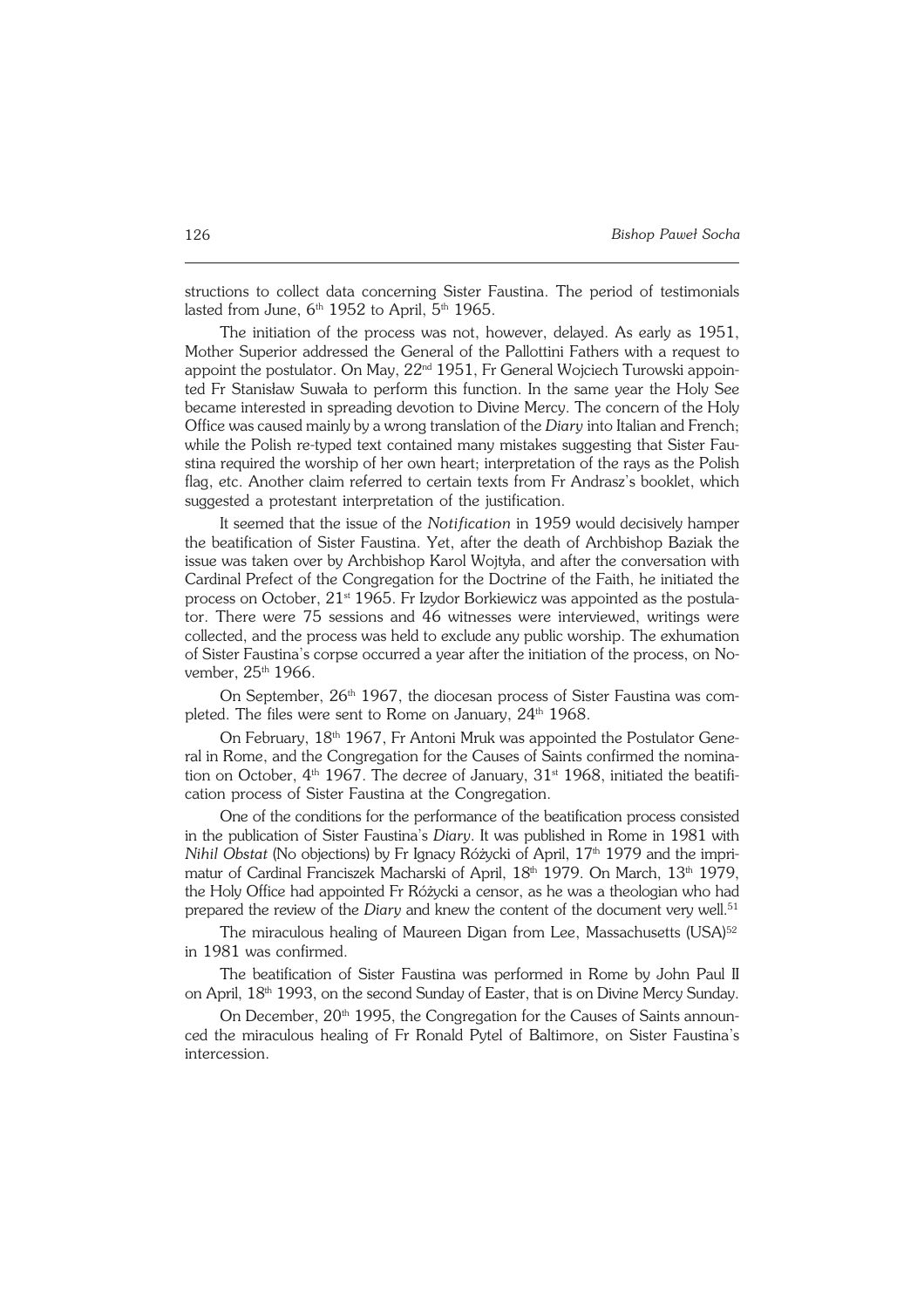The canonisation of Sister Faustina was performed by John Paul II on April,  $30<sup>th</sup>$  2000, at the same time the second Sunday of Easter was announced as Divine Mercy Sunday.

Postulates coming to the Congregation for the Causes of Saints during the period of preparation for the beatification and canonisation of Sister Faustina pro− ve the dynamics and popularity of the worship of Divine Mercy in the forms propo− sed by the Saint.

### **4.3.2. The Shrine of the Divine Mercy at Cracow−Łagiewniki**

The Convent of the Sisters of Our Lady the Merciful in Cracow−Łagiewniki and the church with the famous image of the Merciful Jesus and the relics of Sister Faustina, form the most important Shrine of the Divine Mercy. Since Sister Fausti− na's beatification about a million pilgrims have been coming here annually. The con− stant inflow of pilgrims from Poland and the world has been explained by the Pope, during his visit to the Shrine on June, 7th 1997, in the following words: *"Nothing is as much needed as the Divine Mercy – this generous and compassionate love which raises man over his weakness towards the boundless heights of Divine sanctity. At the Shrine of the Divine Mercy we become aware of that in a special way, as this was the source of the Message of the Divine Mercy, which Christ Himself wished to pass on to our generation through the Blessed Sister Fausti− na."*

The Association of the Apostles of the Divine Mercy *Faustinum* was founded by the Metropolitan of Cracow, Cardinal Franciszek Macharski on March, 6<sup>th</sup> 1996, as a separate church entity.<sup>53</sup> The Association gathers the apostles of the Divine Mercy from 24 countries.54 The Association's objective is *"to aspire at Christian perfection through trust in God and mercy towards other people; study and proclamation of the mystery of the Divine Mercy; a plea for Divine Mercy for the entire world, especially for sinners, as well as priests and religious orders*.*"* 55

Since 1987, the Shrine has been publishing a quarterly "Orędzie Miłosierdzia*"* (The Message of Mercy). Apart from information on the Shrine, it contains mate− rials on the spirituality of the Divine Mercy.<sup>56</sup> No 34 (No 2/2000) is devoted to the canonisation of Sister Faustina. The popularisation of the Message of the Divine Mercy is facilitated by publications and brochures published in eight languages, video and audio cassettes, as well as the Internet.<sup>57</sup>

A historical breakthrough was the initiation of the construction of the Basilica of the Divine Mercy on the territory of the present Shrine in Cracow−Łagiewniki. The model of the church designed by Professor Witold Ceckiewicz was blessed by John Paul II during his stay at the Shrine in 1997. He also consecrated the founda− tion stone which comes from the Golgotha.<sup>58</sup> On September, 22<sup>nd</sup> 1999, after two years of preparation, Cardinal Franciszek Macharski consecrated the construction site.59 In the lower church, four chapels have been designed in order to allow for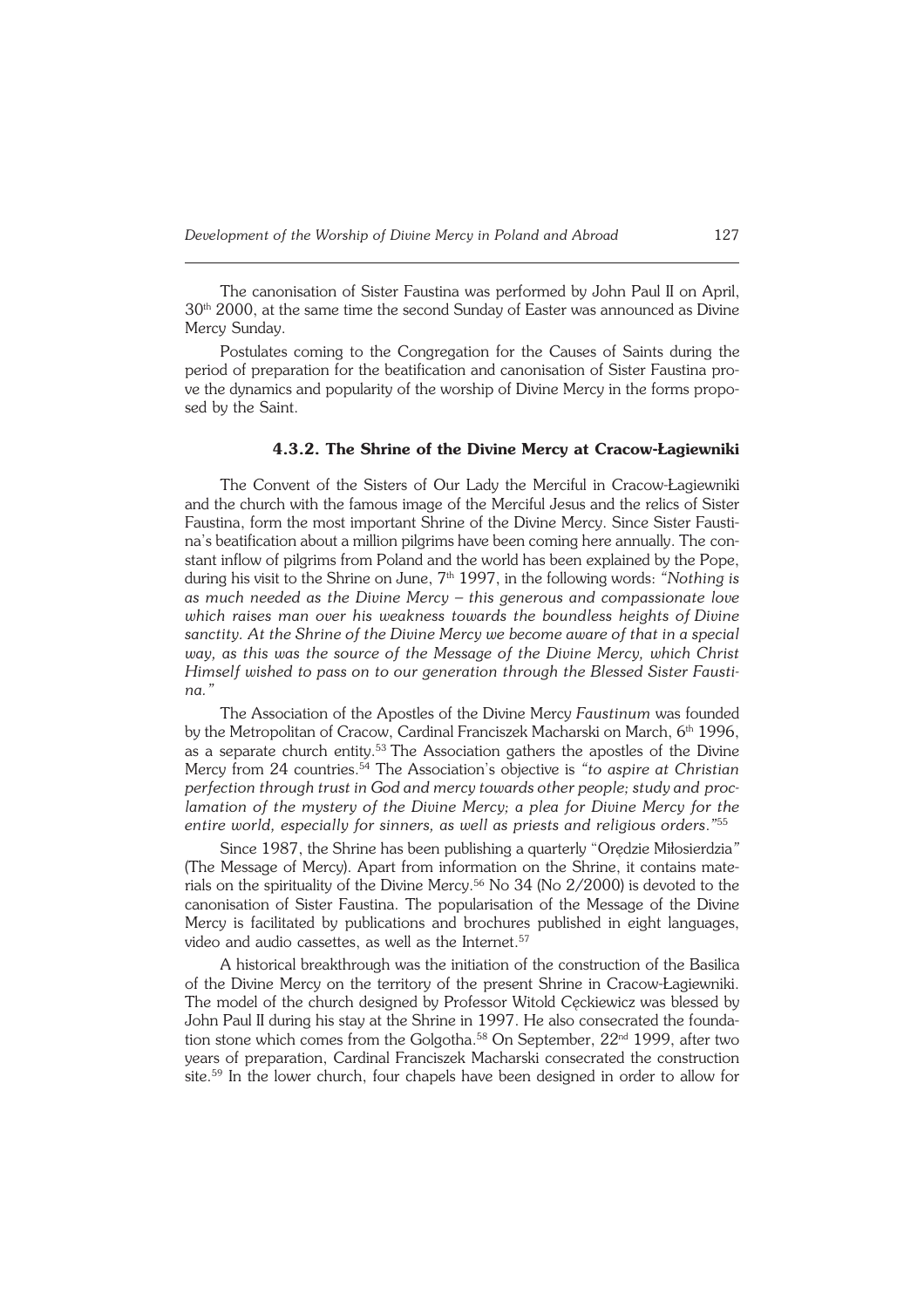simultaneous mass in four languages at the Hour of Mercy. The upper church has been designed to house 5000 pilgrims. The needs of the pilgrims will be met by the House of Merciful Pastoralism, built simultaneously, which will house various kinds of counselling centres for people in need of spiritual health.

### **4.3.3. Shrine of the Divine Mercy in the Valley of the Divine Mercy in Czestochowa**

The Canonical erection of the house of the Pallottini Fathers in Częstochowa at ul. Kordeckiego 49, was performed on November, 26<sup>th</sup> 1948 by the then Gene− ral, Fr Wojciech Turowski. The chapel with the image of the Divine Mercy was consecrated on December, 18th 1949 by Bishop Teodor Kubina. During the cele− bration, the Bishop said: *"May this place serve the Divine Mercy in the shade ofthe Lady of Jasna Góra. May everyone who visits this church experience the Divine Mercy in a very special way."*

On the initiative of Fr Stanisław Wierzbica, the Secretariat for the Divine Mer− cy was created in the Valley of the Divine Mercy. The Secretariat organises sympo− sia for theologians, congresses in honour of the Divine Mercy, formation symposia for the animators of the movement, as well as publishes "Biuletyn Miłosierdzia Bożego". Particular issues of "Biuletyn" contain information on congresses, sym− posia, and the news on the activities of the Movement of the Worshippers of the Divine Mercy in various regions of Poland.

On the eve of Divine Mercy Sunday, on April, 25<sup>th</sup> 1992, Archbishop of Częstochowa, Stanisław Nowak, issued a decree (signed on March,  $30<sup>th</sup> 1992$ ) in which he established the parish church of the Divine Mercy as the Shrine of the Divine Mercy.<sup>60</sup>

#### **4.3.4. Shrine of the Divine Mercy in Myślibórz**

The congregation founded in 1942 by Fr Michał Sopoćko in Vilnius was to realise Sister Faustina's will concerning a new congregation. After the war, Fr So− poćko had to leave Vilnius and sought a place for it. Due to help from Fr Władysław Wantuchowski, who was responsible for the spiritual formation of the first sisters, the Apostolic Administrator in Gorzów Wielkopolski, Fr Edmund Nowicki, issued apermit for the sisters' activity and work in the Gorzów district. The sisters selected Myślibórz as their dwelling place, and on August, 25<sup>th</sup> 1947, first six sisters began their life in the community. On August,  $2<sup>nd</sup>$  1955, the administrator of the Gorzów diocese, Fr Zygmunt Szelążek, issued a decree allowing the sisters to wear habits.<sup>61</sup>

The decree of August,  $1<sup>st</sup>$  1993, issued by Archbishop Marian Przykucki of the Szczecin−Kamień Archdiocese, established the Shrine of the Divine Mercy in Myśli− bórz. The decree states: *"Approving the application of Fr Marian Kucharczyk, from the parish of the Holy Cross in Myślibórz, and Mother Superior of the Congrega− tion of the Sisters of the Merciful Jesus, Sister Józefa Misarko, perceiving the*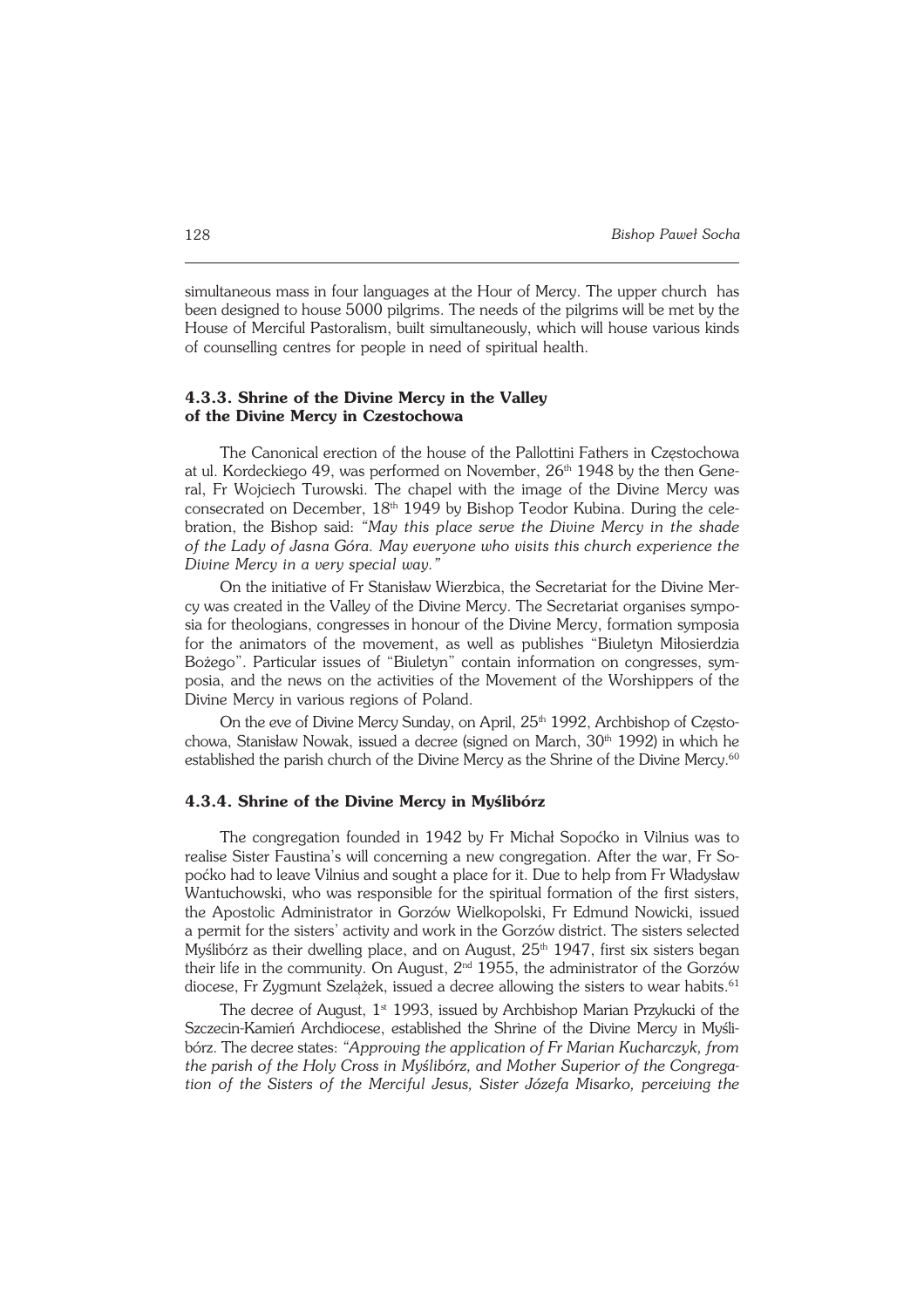*arguments presented as satisfactory, I hereby establish the Church ofthe Holy Cross and the chapel of the Sisters of the Merciful Jesus, where the relics of the Bles− sed Sister Faustina are preserved, as the Myślibórz Shrine ofthe Divine Mercy*.*"* 62

The Myślibórz Shrine of the Divine Mercy, based at ul. Bohaterów Warszawy 77, is open to pilgrims coming in groups and individually.

The Shrine organises national meetings of the worshippers of the Divine mercy. It remains in touch with the leaders of the Divine Mercy groups based in Poland, such as centres in Szczecin, Szczecinek, Koszalin, Piła, Warsaw, Cracow, Nasielsk, Inowrocław, Łódź, as well as foreign centres in Germany, Canada, United States, Australia, Denmark, Norway, Argentina, Brazil, Belarus, Lithuania, Slovakia, Czech Republic and other.

#### **4.3.5. Worship of the Divine Mercy in dioceses**

The pastoral letter of Cardinal Metropolitan Franciszek Macharski for the Lent 1985 reads: *"I advise that the Cracow Archdiocese should celebrate and honour the Divine Mercy on the second Sunday of Easter, with preservation of all the rules and liturgical texts."* The example of the Cracow Archdiocese was followed by other Polish dioceses, but not all. Therefore it is interesting to study the status of the worship of the Divine Mercy in the forms proposed by Sister Faustina first in the Polish aspect, and then abroad.

As a preparation to the third congress on the Divine Mercy, which took place in Częstochowa between October, 1<sup>st</sup> and 5<sup>th</sup> 1988, Bishop Kisiel prepared a questionnaire concerning the status of the worship of the Divine Mercy in particular churches and congregations, and sent it to particular dioceses and three congrega− tions. The answers came from 18 out of 27 Polish dioceses.

The results are inspiring. It appeared that the image was in possession of  $1620$ churches and chapels, of which 480 churches and chapels were in the Cracow Archdiocese. The three congregations: Sisters of the Merciful Jesus, the Marianie Fathers and the Pallottini Fathers adored the image in 40 churches and chapels. In the 18 dioceses, the devotion to the Divine Mercy was celebrated in 826 churches. The White Sunday (second Sunday of Easter) was celebrated as Divine Mercy Sun− day in seven dioceses. Finally, the novena before the White Sunday and the chaplet of Divine Mercy were said in 1589 churches or chapels.<sup>63</sup>

Although the results of the survey do not give a full picture of the worship of the Divine Mercy in Poland, they show the positive attitude of the priests and be− lievers, as well as the popularity of the worship in Cracow, Białystok, Częstochowa, Gorzów Wielkopolski, Katowice, Kielce, Przemyśl, Radom, Sandomierz, Siedlce, Szczecin, and Warsaw dioceses. No answers came from eight dioceses.

The survey did not encompass all the religious orders. The Convent of the Sisters of Our Lady the Merciful was especially omitted, as it is the centre of thewor− ship, because Sister Faustina belonged to that congregation.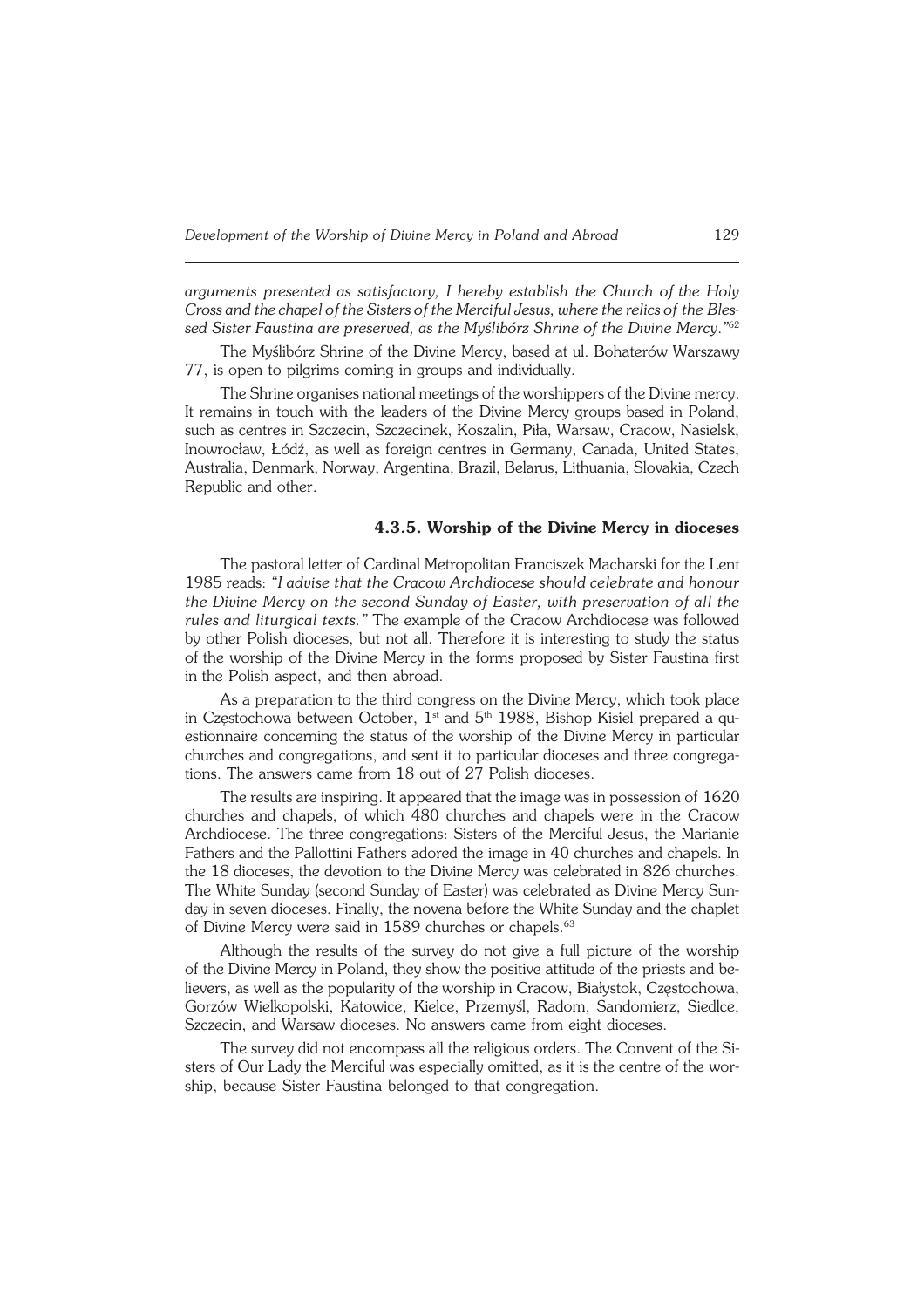The development of the worship of Divine Mercy in Poland after the beatifica− tion of Sister Faustina Kowalska can be easily checked when analysing the schemes of the Polish dioceses between 1998 and 2000. One may see how many new churches bear the name of the Divine Mercy. And thus the number of parish chur− ches bearing the name of the Divine Mercy in particular dioceses is as follows: Białystok – 2, Cracow – 12, Przemyśl – 6, Szczecin−Kamień – 4, Bielsko−Żywiec – 4, Kielce – 3, Pelplin – 2, Radom – 5, Sosnowiec – 3, Tarnów – 7, Warmia – 3, Zielona Góra−Gorzów – 6.

Some of the dioceses have also established shrines of the Divine Mercy, inclu− ding: Częstochowa – the Valley of Mercy, Cracow−Łagiewniki, Warsaw−Ożarów Mazowiecki, Kalisz, or Szczecin and Myślibórz in the Szczecin−Kamień diocese.

The spreading worship of the Divine Mercy in Poland has become a foundation for the application of the Polish Episcopate of March, 23<sup>rd</sup> 1993, to the Con− gregation of the Worship and Discipline of the Sacraments concerning the establishment of Divine Mercy Sunday as a national feast. The Congregation replied inthe decree of January, 23nd 1995: *"In reply to the application presented byPo− lish Cardinals, Archbishops and Bishops in the letter of March, 23rd 1993, His Holiness John Paul II, kindly agreed for the Polish dioceses to add to the name 'the Second Sunday of Easter' the words 'or Divine Mercy Sunday.' At the same* time he advised that for the liturgy of that Sunday, the texts designed for the day *in the Roman Psalter and the Breviary be used*.*"* 64

#### **4.4. Current status of the worship of Divine Mercy in the world**

The documentation on the development of the Divine Mercy in the world is difficult to present in full. The Marianie Fathers from the Stockbridge centre (Massachusetts, USA), the province of St. Stanislaus Kostka, seem to be well infor− med, which is testified by the study of Fr Chróściechowski<sup>65</sup>, yet this study concerns the period between 1931 and 1975. I have received a lot of help from the Sisters of Our Lady the Merciful in Rome, from Sister Waleria Krysiak. The period of the re− cent 15 years has been well described in the data I have received from the main centres of the worship and from people who study the history of the devotion to Divine Worship, such as: Sister Elżbieta Siepak from the Shrine of the Divine Mercy in Cracow−Łagiewniki; Fr Bart from the Centre of the Spirituality of the Divine Mercy at Chiesa di S. Spirito in Sassia (Rome); Fr Seremak from Lublin<sup>66</sup>; Vice-Provincial of the Marianie Fathers of the Polish province, Antoni Skwierczyński; and the Mother Superior of the Sisters of the Merciful Jesus in Gorzów Wielkopol− ski, Maria Kalinowska.

Although I shall discuss the countries from which the source materials concer− ning the worship of the Divine Mercy as proposed in Sister Faustina's revelations were available, translations of the devotion testify that the worship reaches almost all the places where the image of the Merciful Jesus with the inscription *Jesus,*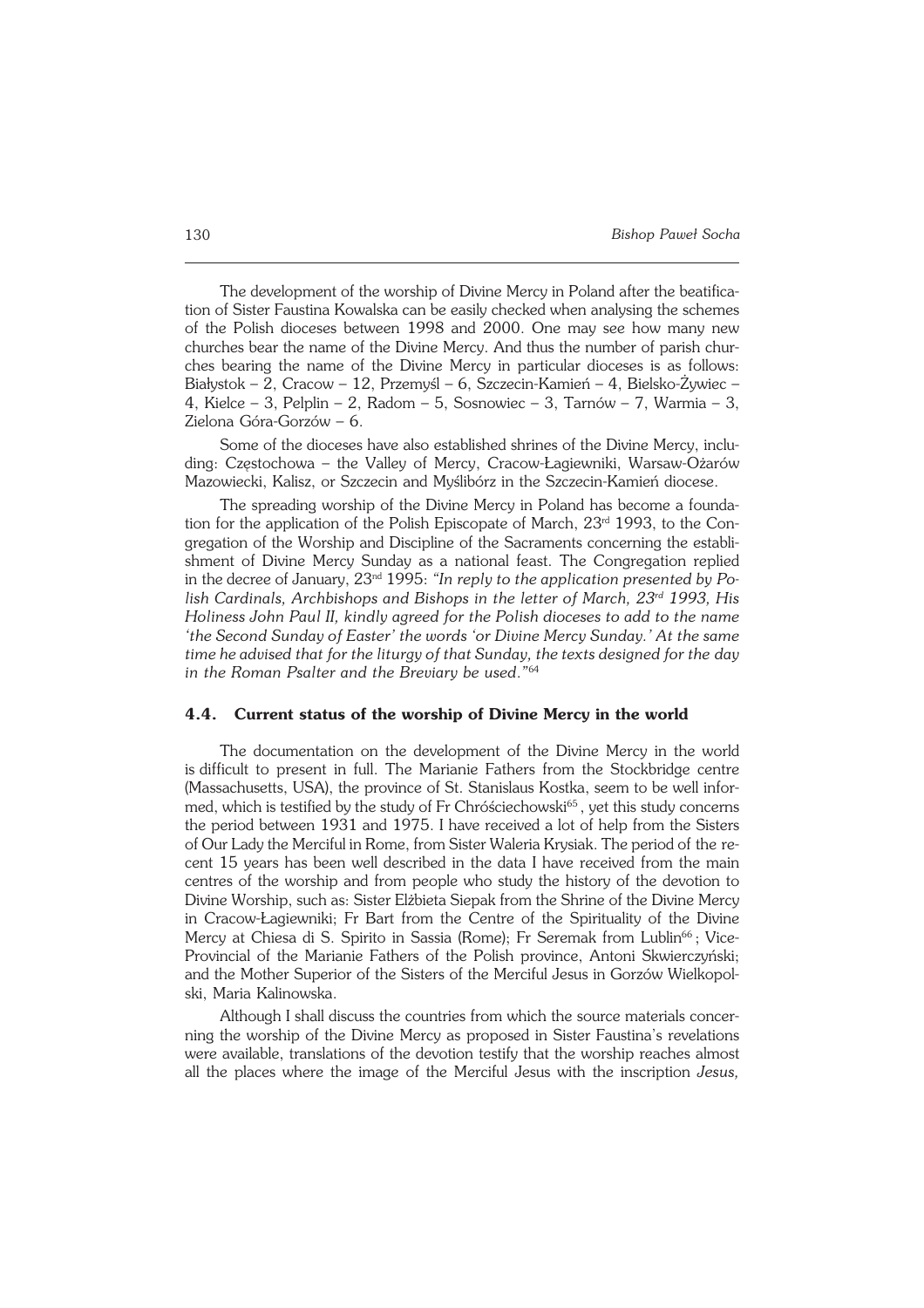*Itrust in You!* appears. An example for the spread of the worship may be found in the number of pilgrims who came to the Shrine of the Divine Mercy in Cracow− Łagiewniki in 1997; they came from the countries like: Austria, UK, Ireland, Ger− many, Slovakia, Czech Republic, Hungary, Latvia, Italy, France, Portugal, Roma− nia, Sweden, Lithuania, Ukraine, Russia, and non−European countries like the USA, Canada, Argentina, Mexico, Uruguay, Paraguay, Japan, Thailand, Singapore, Uganda, India, Australia, etc.<sup>67</sup> The establishment of Divine Mercy Sunday on the second Sunday of Easter by Pope John Paul II on April, 30<sup>th</sup> 2000, confirmed the uni− versal character of the worship in the entire Church.

#### **4.4.1. Africa**

In Africa, the worship is popularised by the Carmelites and Pallottini Fa− thers, the Marianie Fathers and many missionaries from Poland or other European countries.

In **Rwanda**, the Pallottini Fathers have been popularising the worship of the Di− vine Mercy in Kansi since 1993. All the Pallottini parishes conducted missions onthe Divine Mercy. Pallotti−Press published the image of the Merciful Jesus with the inscription *Yezu Ndakwizera* (Jesus, I trust in You). Other publications included a booklet containing the characteristics of the devotion with the novena and the chaplet in the Kinyarwanda language. A large painting (4 metres) of the Merciful Jesus was hung in the Kansi parish church. Gradually, the devotion to the Divine Mercy at 3 PM became customary. The civil war destroyed these achievements for some time. Nowadays, the spirituality of the Divine Mercy becomes the refuge for people devastated by violence.<sup>68</sup> For the dying, it was the source of strength and courage to comfort brutality.

In **Tanzania**, in Kiabakari (Musoma diocese), Fr Wojciech Kościelniak from the Cracow Archdiocese built a church on the Hill of Divine Mercy. The Bishop of Musoma, Justin Samba, granted it the status of a diocesan Shrine of the Divine Mercy. Members of the diocese had already known the devotion to Divine Mercy and said the chaplet of Divine Mercy in Swahili.<sup>69</sup>

On the **Ivory Coast** in Yamoussoukro, in the largest Basilica of Our Lady of Peace, there is a crypt with the image of the Merciful Jesus.<sup>70</sup>

In **Zambia,** in 1990, Fr Jakub Rostworowski started working in Lusaca in the Church of St. Ignatius. He found evidence of the worship of Divine Mercy. He published 5000 copies of the image of the Merciful Jesus with the text of the chaplet of Divine Mercy. He distributed the image, taught how to say the chaplet, and consecrated three paintings of the Merciful Jesus.<sup>71</sup>

#### **4.4.2. America**

In the **United States**, as early as 1941, Fr Józef Jarzębowski initiated thewor− ship of Divine Mercy. The worship spread dynamically until 1959, but with certain oddities. The time of the ban introduced with the N*otification* of 1959 allowed for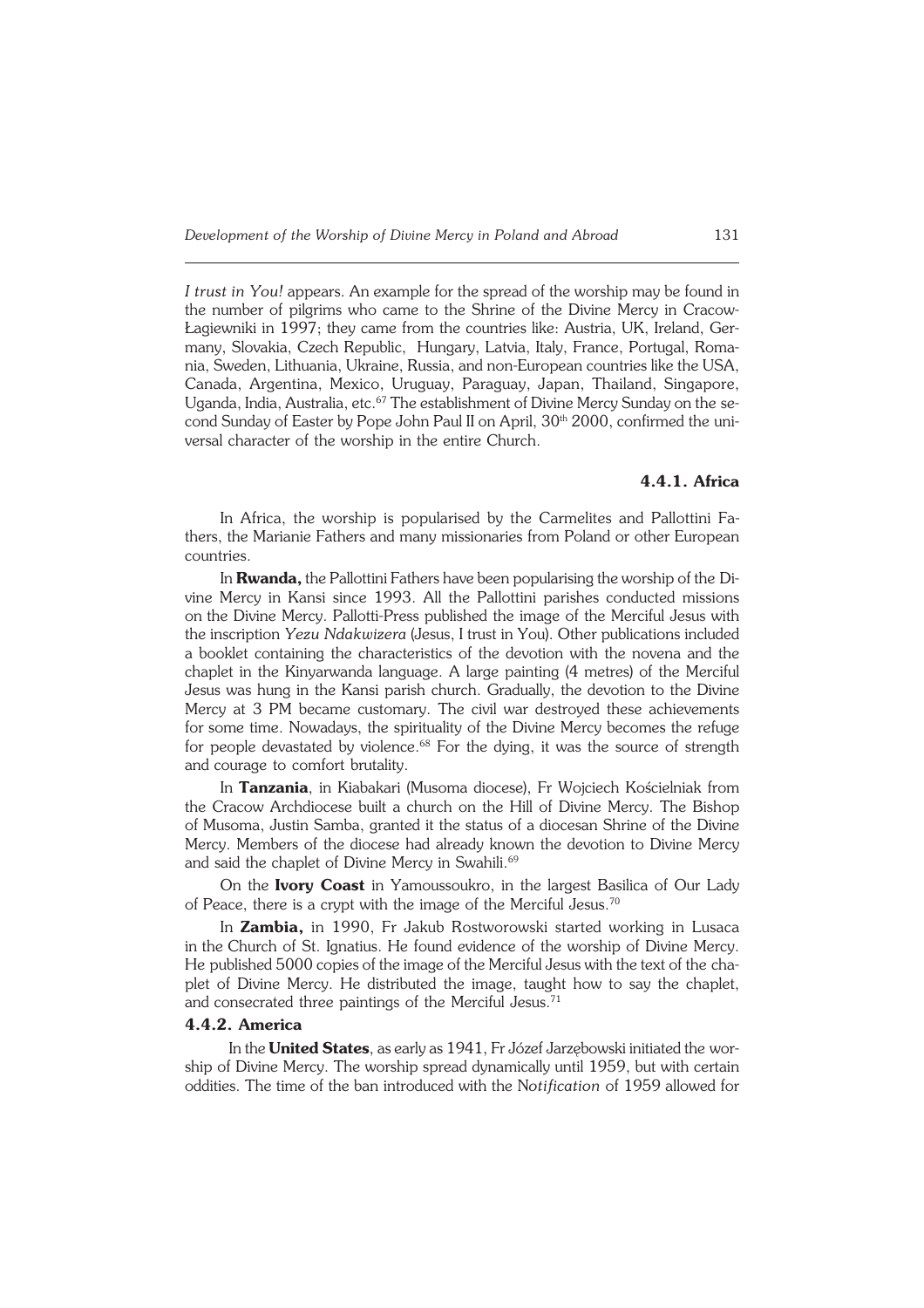clearing the worship from various additions and oddities, owing to the activity of the Marianie Fathers, and especially Fr Julian Chróściechowski and FrStanisław Mi− chalenko – a Marian, Vice−Postulator for Sister Faustina's beatification onbehalf of America, who as the Secretary General of the Marianie Fathers resided in Rome. The popularisation of the worship consisted in publishing activities in Stockbridge. In 1981, the centre published the *Diary of Sister Faustina Kowalska of the Co− nvent of the Sisters of Our Lady the Merciful, with the preface by Archbishop* A.Deskur, and introduction by Fr Jerzy Mrówczyński – Vice−Promotor of the Faith in the Information Process. A Shrine of the Divine Mercy has existed in Stocksbrid− ge (Massachusetts, USA) Since 1985. The Marianie Fathers, who service the Shrine, also publish materials promoting the worship of Divine Mercy. These include mainly the prayers to Divine Mercy, images of the Merciful Jesus, magazines, such as *Marianie Helpers Bulletin* (issue of 1,200,000 copies), *Róże Maryi* (10,000 copies) and other. The film about the Divine Mercy has been watched by several thousand people, and 11,000 copies of video cassette have been sold. Every week, there is a TV programme on the Divine Mercy and pilgrimages to the Shrine of the Di− vine Mercy.

In the 1990s, an important role in popularising the worship of Divine Mercy in the United States and Mexico belonged to Paweł Niedźwiedzki, who, driven by the inner voice, distributed the image of the Merciful Jesus in 60 parishes and pastoral centres, which undertook to implement the worship. The characteristic featu− re of this action consisted in the fact that he visited the parishes on foot, proposing small copies of the image of the Merciful Jesus, and later provided them with large paintings, designed for public worship. He described his pilgrimage in a book, which testifies to the spiritual power of a man devoted to Christ.<sup>72</sup>

In **Canada,** the Canadian Centre of the Divine Mercy has been operating near Ottawa since spring 1993. The aim of the centre is to organise retreats based on the worship of Divine Mercy. The group gathers 7000 people. The members go to parishes of the entire country, suggesting the worship of Divine Mercy in the forms proposed by Sister Faustina.

The group from the Canadian Centre of the Divine Mercy has its rules based on the texts of Sister Faustina's *Diary*, and the rule of Mother Theresa of Calcutta, designed for the Order of Missionaries of Charity.73The group is directed at charity and is spiritually linked with the Sisters of the Merciful Jesus in Gorzów Wielkopol− ski.

In **Mexico**, Fr Józef Jarzębowski, who brought the message of Mercy to theUSA, initiated the devotion to Divine Mercy as early as in 1943. He came there to carry the worship of the Merciful Jesus to Polish war orphans.

In the Puebla diocese, Archbishop Rosendo Huesca is the propagator of the devotion to Divine Mercy. 40 parishes participate in popularising the message of Mer− cy. In 1996, Archbishop Huesca founded the International Centre of the Divine Mercy in Puebla. The Centre aims at assisting in spreading the authentic message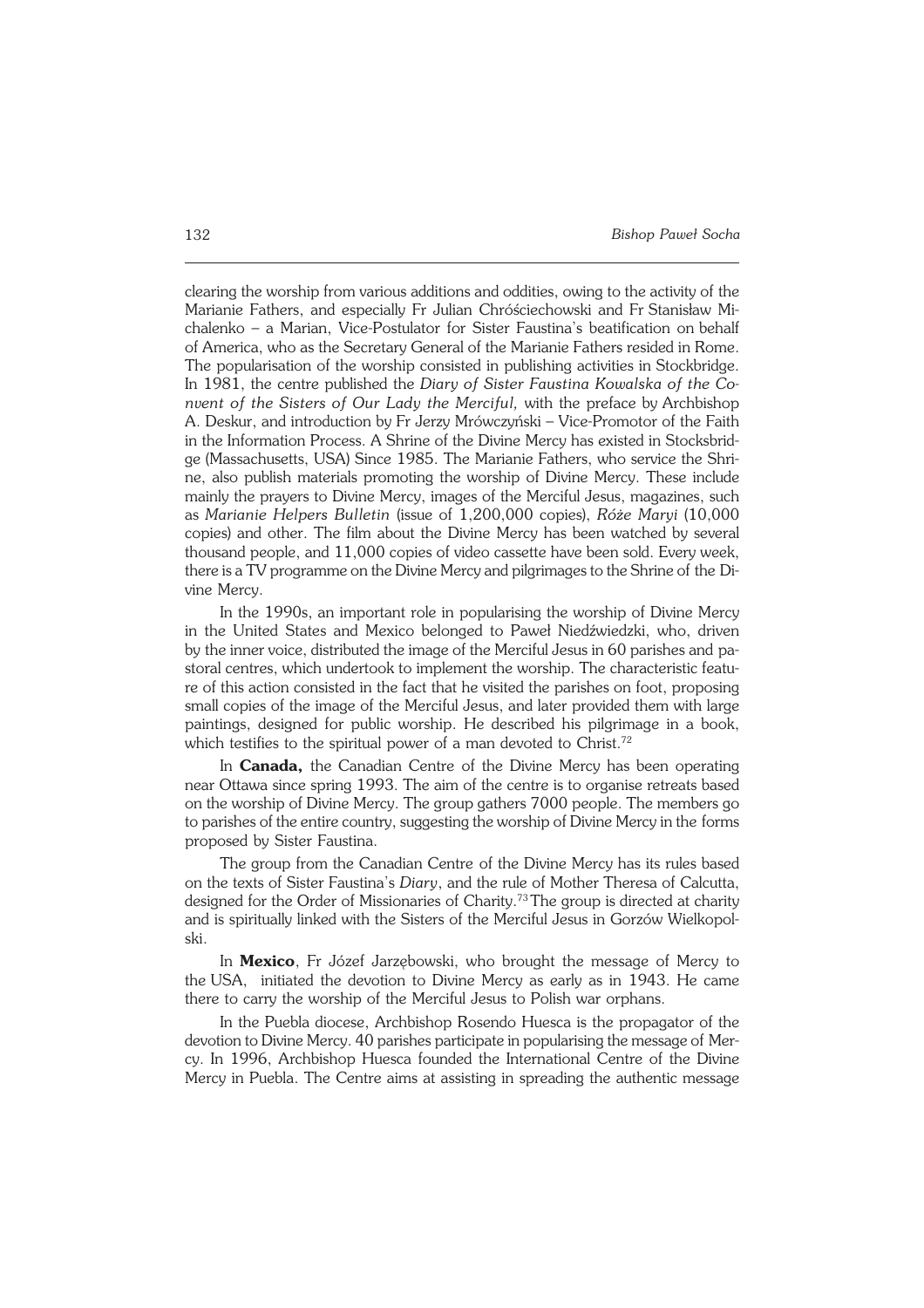of the Merciful Saviour in the spirit of the teaching of John Paul II, not only inMe− xico, but also in Latin America.<sup>74</sup>

In 1984, Mexican students brought from Poland two full-size images of the Mer− ciful Jesus. Jerzy Skoryna sent applications to the Primate of Mexico, Cardinal Erne− sto Corripio Ahumada for enthroning the image of the Merciful Jesus in Mexico Ca− thedral. The Cardinal devoted one of the chapels to the worship of the Merciful Jesus. During the Pope's second visit in Mexico, he received the statue of the Merciful Jesus cast in bronze. The Pope offered the statue to Bishop Jose Maria Hernandez Gonza− lez from the new diocese in Nezahualcovotl. The bishop first placed the statue in a pri− vate chapel. Later, however, he decided to build a new cathedral dedicated to the Divine Mercy and to have the entire diocese commended to the Divine Mercy.<sup>75</sup>

The centre of the worship of Divine Mercy in Mexico is situated in Tenango del Aire.<sup>76</sup>

**Puerto Rico** learnt about the devotion to Divine Mercy from American prie− sts who had studied in Rome, and lived at the College of St. Nepomucen where Sisters of Our Lady the Merciful work. After their return to Puerto Rico, their started popularising the devotion, which they had learnt in Rome.

In the **Netherlands Antilles** the devotion to Divine Mercy was popularised by Bishop William Michel Ellis of the Willemstad diocese. On the 50th anniversary of the consecration of the church on Wishi Island, and simultaneously on the 50<sup>th</sup> anniversary of Sister Faustina's first revelations (February, 22<sup>nd</sup> 1931), Bishop Ellis gave the church a new name of the Divine Mercy. The celebration took place on September,  $27<sup>th</sup> 1981$ , and the church has had the name of the Divine Mercy and St. Theresa since. Also, since that time, every Friday at 3 PM, the local radio station broadcasts the devotion to Divine Mercy on the territory of Curacao and the Ne− therlands Antilles.<sup>77</sup>

**Brazil** owes the worship of Divine Mercy to the work of the Marianie and Pal− lottini Fathers, as well as many other priests of Polish origin. Brazil has its centre of the Apostolate of the Divine Mercy in Rio de Janeiro<sup>78</sup>, at the parish of the Divine Mercy, as well as in Curitiba and other towns. The Pallottini Fathers from the parish of the Divine Mercy in Rio de Janeiro deal with publishing materials related to the worship of Divine Mercy, including novenas, chaplets, images, medallions and prints.79 There are also prayer and charity groups consisting of secular people, focused on the worship of Divine Mercy.

In **Argentina**, in Mendoza, the worship of Divine Mercy was originated byAme− lia Bertolini, a pianist, who learnt the devotion in Rome. She initiated a group of worshippers of Divine Mercy under the name of *Ora de Jesus Misericordioso*. The worship of Divine Mercy has been developing under the protectorate of Arch− bishop Candido Rubiolo since 1985. The image of the Merciful Jesus was imported from Rome and hung in Mendoza cathedral. In a special chapel of the Merciful Jesus, there are systematic devotions according to the formula given by Sister Fau−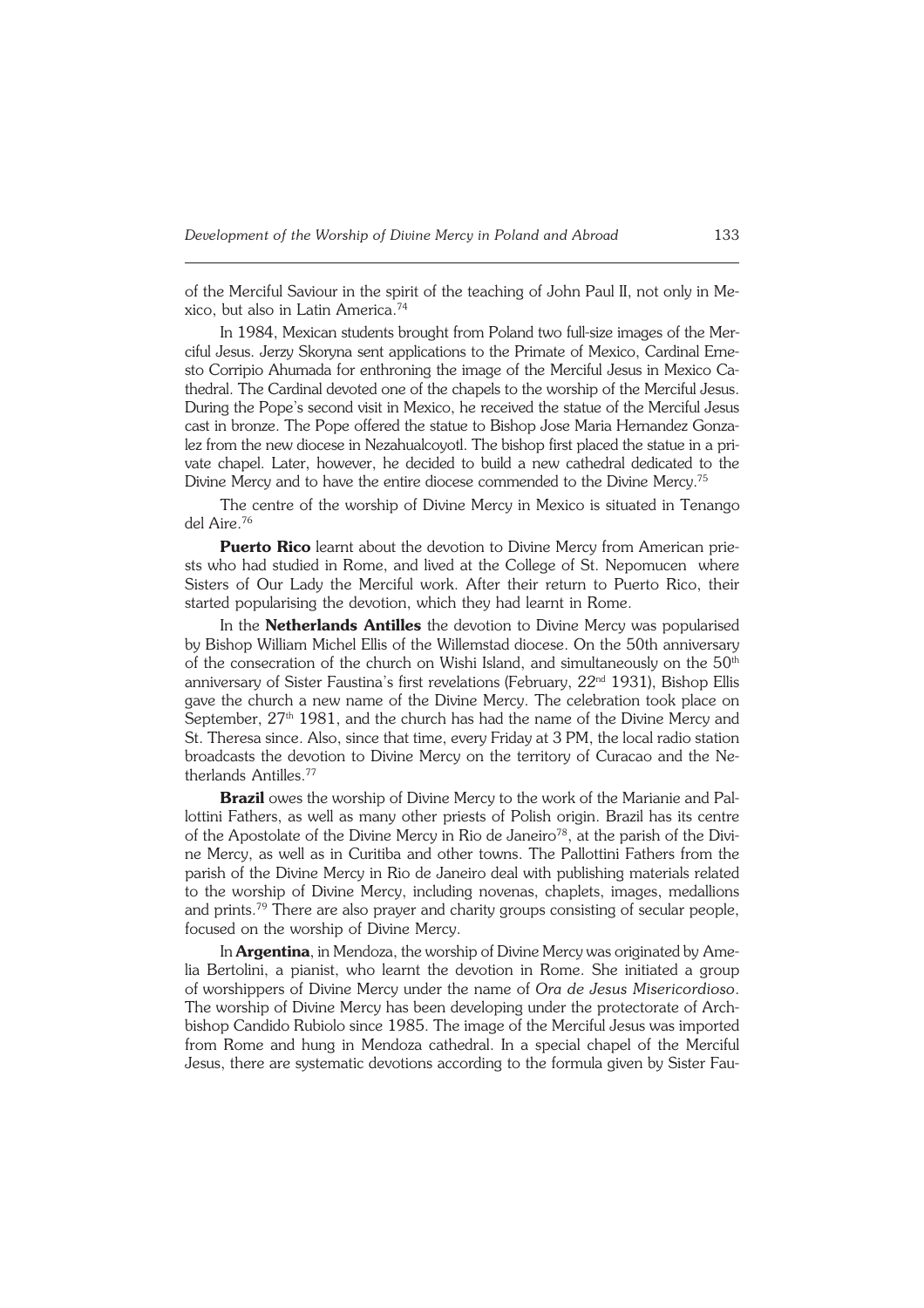stina. Also in Buenos Aires, there is the worship of Divine Mercy at Colegio del Salvatore, under the protectorate of Fr Luis Kukovic.

On the basis of correspondence coming to the Postulation in Rome, it may be stated that the devotion to Divine Mercy develops in the following American coun− tries: **Guatemala, Panama, Venezuela, Honduras** and other.

#### **4.4.3. Australia and Oceania**

The correspondence held by the Sisters of the Merciful Jesus with Zygmunt Grabowski from Melbourne, shows that the worship of Divine Mercy in the forms proposed by Sister Faustina came to Australia together with Polish emigrants after World War II. The issue of the 'Notification' of 1959 withheld the development of the worship of Divine Mercy for 20 years. Since the 1980s, the image of the Merciful Jesus has been worshiped by an increasing number of people, and the chaplet to the Merciful Jesus is said in a number of parishes.<sup>80</sup>

 The Association of the Divine Mercy has existed in Wagga Wagga diocese since 1993. The group gathers 5000 people from 14 countries.

#### **4.4.4. Asia**

Fr Antoine Gemayel, Director of the Catholic Centre in **Lebanon,** translated Sister Faustina's *Diary* into Arabic. He handed the text to the Pope during his visit at the Shrine of the Divine Mercy in Cracow−Łagiewniki in 1997. According to the translator, the translation aims at facilitating the idea of the Divine Mercy, in the forms proposed by Sister Faustina, to the Arabic-speaking Christians and Muslims.<sup>81</sup>

In the **Philippines** the popularisation of the worship of Divine Mercy was star− ted in 1985 by Fr Dan de Castro. The Vicar General of Manila is the protector of the worship. He himself consecrates the paintings and leads the devotion. It is worth stres− sing that in the Philippines, once a month the TV broadcasts a programme prepared by Fr Dan de Castro, and at 3 PM radio and TV stations participate in the Hour of Mercy. Many people from the Philippines come to the shrine in Cracow Łagiewniki.

In **India**, in Madras the book *Jesus, I trust in You* was published. Every year a new edition of it is printed.

**South Korea** also has a translation of the book *Jesus, I trust in You* inKo− rean, published in 1984.

In **Japan** the worship of Divine Mercy in the forms proposed by Sister Fausti− na is known and practised.

In **Kazakhstan**, in Petropavlovsk, on September, 12<sup>th</sup> 1999, the Church of the Divine Mercy was consecrated. The celebration was performed by Bishop Jan Paweł Lenga.

In **Siberia**, the Pallottini Fathers publish a magazine *Vestnik Miloserdija.* According to Fr Frąckiewicz, the magazine is also bought and read by members of the Orthodox Church.<sup>82</sup>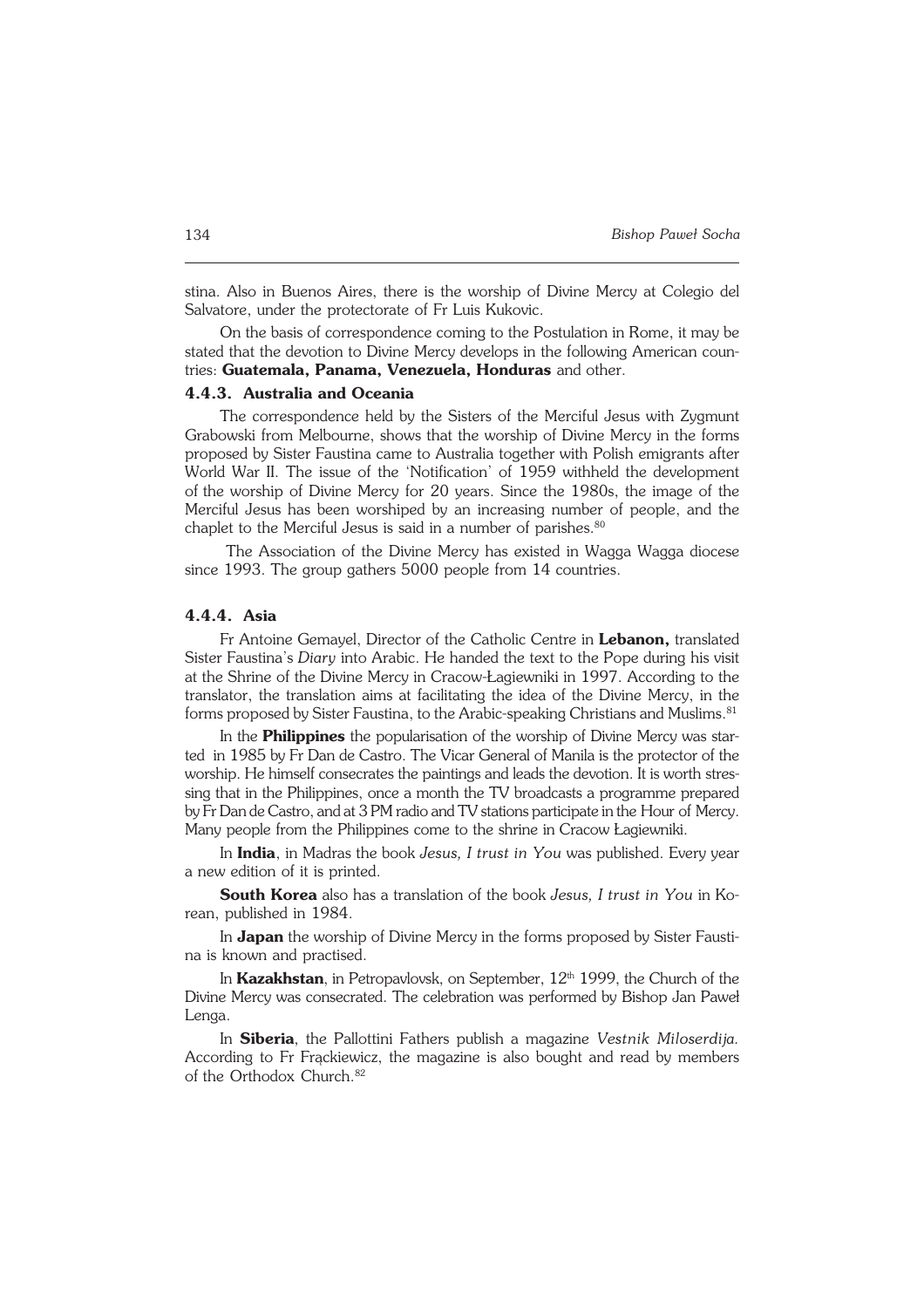#### **4.4.5. Europe**

As concerns **Italy**, Fr Renato Tisot of Arco (Trento diocese) provided broad information on the development of the worship of Divine Mercy in Italy since 1978. Fr Tisot is a great propagator of the worship. Together with Fr Carlo Vivaldelli, he organised a penance mass in front of a large image of the Merciful Jesus during the national meeting of the Renewal in the Holy Spirit movement in Rimini. It was attended by over 12,000 people. They experienced the sacrament of penance in a profound way due to the explained significance of the devotion to Divine Mer− cy. The copies of the image were later given to parish churches. This meeting originated prayer groups. Especially, Fr Francesco Rachelli devoted himself to the Divine Mercy. He distributed the copies of the image of the Merciful Jesus and founded the retreat centre at Montegrotto. He died in 1978, yet his followers continue his work.

Another important activist was Fr Obaldo Biagoli at the Crocette parish, Ca− stelfidarno. In the years 1983−84, in his parish, he organised missions with visits of the image of the Merciful Jesus at homes, and consecrated 800 paintings with the image of the Merciful Jesus.

In 1985, Archbishop of Trento, Alessandro Maria Gottardi, appointed FrRe− nato Tisot as the head of the "O Sanctissima" retreat house. The house has beco− me an active centre of the worship of Divine Mercy, which gathers almost 1000 people in the *Dives in Misericordia Community*. The aim of the Community is to spread the worship of Divine Mercy, not only through the forms of devotion postu− lated by Sister Faustina Kowalska, but also to study the Encyclical *Dives in Miseri− cordia* by John Paul II, for correct shaping of the worship and for a more profound understanding of its essence.

In 1988, a new Divine Mercy centre was opened in Centurano di Caserta. It was founded by Fr Primo Poggi, who remains in touch with Fr Tisot and the Trento centre.

Presently, the main Centre of the Spirituality of the Divine Mercy is based atSanto Spirito Church in Rome, near the Vatican. In the decree of January, 1 st1994, the Vicar of Rome, Cardinal Camillo Ruini wrote: *"There are various reasons for the S. Spirito in Sassia to become the place from where the calling for the Divine Mercy should rise. For those reasons I state that the S. Spirito inSassia should spread the spirituality of the Divine Mercy*.*"*

Between October, 1<sup>st</sup> and 3<sup>rd</sup> 1999, Complesso Ospedaliero di Santo Spirito in Rome housed the first National Symposium on the Divine Mercy. The Sympo− sium was organised by Centro della Divina Misericordia in Rome, with the premises at Santo Spirito in Sassia in Rome. Materials from the symposium were later publi− shed in print.<sup>83</sup> The materials from the symposium are the fundamental source of information on the development of the worship of Divine Mercy in Italy.<sup>84</sup>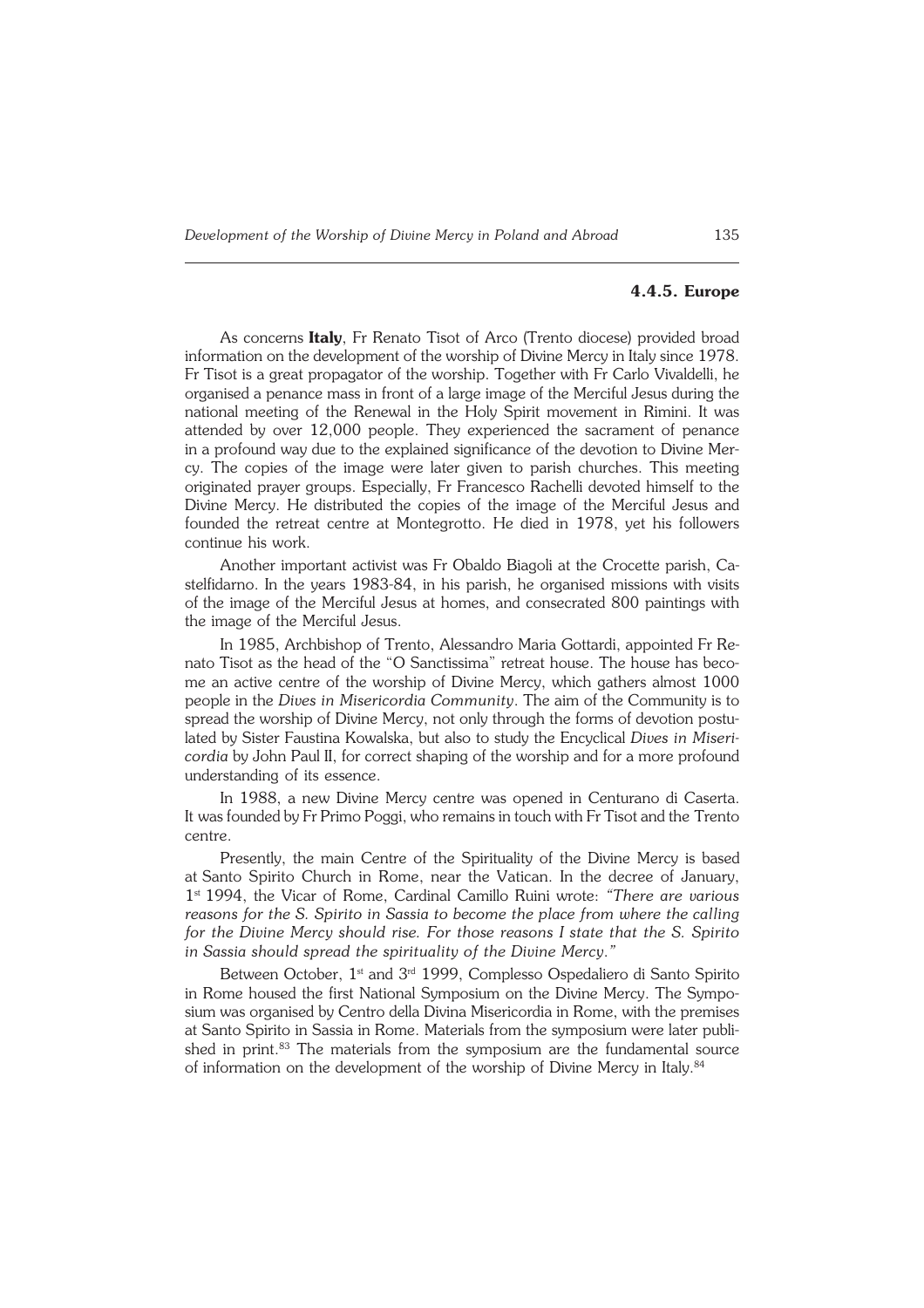A characteristic form of spreading the worship of Divine Mercy in Italy is the peregrination of the image of the Merciful Jesus to parishes and religious orders which wish it. The action was initiated by Fr J. Bart, the parish priest of Santo Spirito Church and the custodian of the Shrine of the Divine Mercy in Rome. A several-day visit of the image of the Merciful Jesus in a parish or religious order ends with the initiation of the celebration of the chaplet of Divine Mercy and the Hour of Mercy by the community.<sup>85</sup>

In **Germany** the Sekretariat of Sister Faustina, is led by Ms M. Hanke, has been working since 1987.<sup>86</sup> The images, brochures and books on the Divine Mercy have been published here. The Association of the Polish Catholics in Germany publishes 'Polonia semper Fidelis' bulletin. In the issue 6−7/11988/1−8, year X, the focus is on the worship of Divine Mercy among the Polish emigrants in West Germany. The main worship centre is situated in Westfalen 4420 Coesfeld – Lette, Im Grossen Esch, and is managed by Fr Stanisław Świdziński. Józef Pfanzelt from Rettenbach near Augsburg popularises the worship among secular people. The Association of the Polish Catholics in Germany has been taking part in popularising the worship since 1984. On November,  $25<sup>th</sup>$  1984, Fr Wacław Tokarek, the first Association's church assistant, consecrated the image of the Merciful Jesus in a Polish parish in Dortmund, in the presence of 500 people. The Society popularises the worship at the Polish Masses in Vluyn and Kaldenhausen, as well as inthe retreat house at Moers−Kapellen, where the closed retreats are organised forthe Association members. Jan Sponder is a great activist popularising the worship of Divine Mercy, as 45 years ago he experienced a special instance of grace from the Divine Mercy during the pacification of Liszki near Cracow on July,  $4<sup>th</sup>1943$ .

In **France**, the Pallottini Fathers have been spreading the worship of Divine Mercy from the centre at Paris−Osny. Fr Alojzy Misiak has devoted much work into these activities.

In 1993, after a 35−year break, the magazine *Messager de la Misericorde Divi− ne* was reactivated. In 1997, on Divine Mercy Sunday, the Pallottini Fathers Centre at Osny celebrated the reception of parts of Sister Faustina's relics. Thecelebrations were headed by the Nuncio in France, Cardinal Tagliefferi, who consecrated 50 pain− tings with the image of the Merciful Jesus at the end of the Mass, which were designed for worship in churches, chapels and religious orders in France.<sup>87</sup>

In **Spain**, in Catalonia, a group of the Divine Mercy has been working at Sant Jaime Church in Barcelona since the 1980s.

In **Portugal**, Fr Stanisław Szymański, a Marian working in Lisbon, has been spreading the worship of Divine Mercy. According to his relation given to Bishop Kisiel, there is the Apostolate of the Divine Mercy in Balsamao, as well as the worship of the Merciful Jesus in His image. Writings by Fr Sopoćko and Fr Andrasz on the Divine Mercy have been published, as well as the images, medallions and prayers to Divine Mercy. Between April,  $14<sup>th</sup>$  and  $19<sup>th</sup>$  1998, before Divine Mercy Sunday, a symposium on the Divine Mercy was organised in Balsamao. A number of lectures were presented, after which many problems were discussed referring to the worship of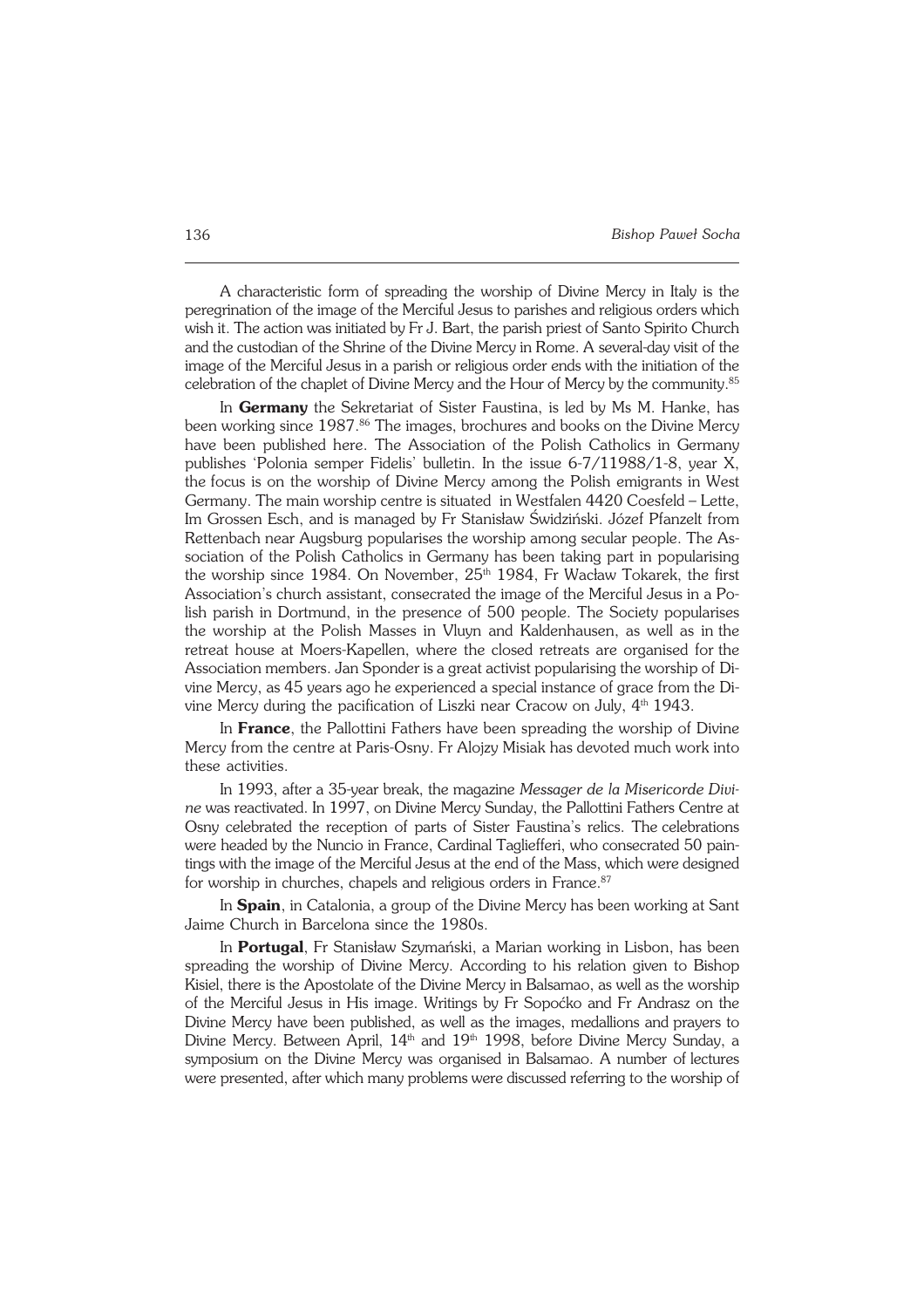Divine Mercy in the forms proposed by Sister Faustina. Divine Mercy Sunday was celebrated by a number of pilgrims despite bad weather.<sup>88</sup> Apart from Balsamao, there is a centre for the worship of Divine Mercy in Lisbon, founded by the Association of the Secular Catholics under the name 'Renew Everything inChrist.' Members of this movement meet once a month during a Mass and pray to the Divine Mercy.

Letters sent from **England and Ireland** show that there are many centres of the worship of Divine Mercy in the forms proposed by Sister Faustina in England and Ireland. Apart from secular people, the Marianie Fathers are dynamic in publi− shing and pastoral activities.

Other European countries worshipping the Divine Mercy include Yugoslavia, the former USSR and especially Lithuania.

In the **Czech Republic**, the centres of the worship of Divine Mercy in Brno and other towns remain in touch with the Polish centres. Worshippers of Divine Mercy from the Czech Republic come to the shrine in Cracow−Łagiewniki, to the Valley of the Divine Mercy in Częstochowa, and to Myślibórz. The *Diary* has been translated into Czech language.

The **Hungarians** have received a translation of Sister Faustina's *Diary* inthe− ir language. The translation from Polish, done by Marta Trojan and Eva Koncz, was published in 1998 in the edition of 4000 copies.<sup>89</sup>

The Pallottini Fathers are building a Church of the Divine Mercy at Spisska Nova Ves of the Smizany parish in **Slovakia**, and since 1997 have been publishing the magazine *Apostol Bozieho Milosrdenstva*. <sup>90</sup> A translation of the *Diary* into Slovak was published in January 1999.<sup>91</sup>

Also in **Belarus**, the Pallottini Fathers have been spreading the worship of Divine Mercy. Presently, a church of the Divine Mercy is being built in Voronov.<sup>92</sup>

In **Sweden**, a group of worshippers of the Divine Mercy has been meeting regularly at the parish of the Blessed Virgin Mary in Malmö since 1995. Similar groups operate in Boras and Göteborg.<sup>93</sup>

A panoramic view of the development of the worship of Divine Mercy in the forms proposed by Sister Faustina testifies to its universal character and shows that it is the perfect answer of the Merciful God the Father to the needs of modern man. Pope John Paul II in his encyclical *Dives in Misericordia*, No 11−12, discusses the sources of anxiety in the modern world. As the Pope says: *"In the relation of our generation to such image… the words come back to us, which sounded in Ma− ry's Magnificat on the Incarnation of the Son of God: the words speaking of«mer− cy which lasts from one generation to another»."*94 The turn towards the Divine Mercy, necessary in the teaching of John Paul II, coincides with the calling to humanity's trust in God, expressed in Sister Faustina's message: "*I send you to the entire humanity with My Mercy*.*"* 95

Expectations of the suffering people, who fall under the burden of evil, turn towards God, the only defender of man against sin, the only Victor over Satan.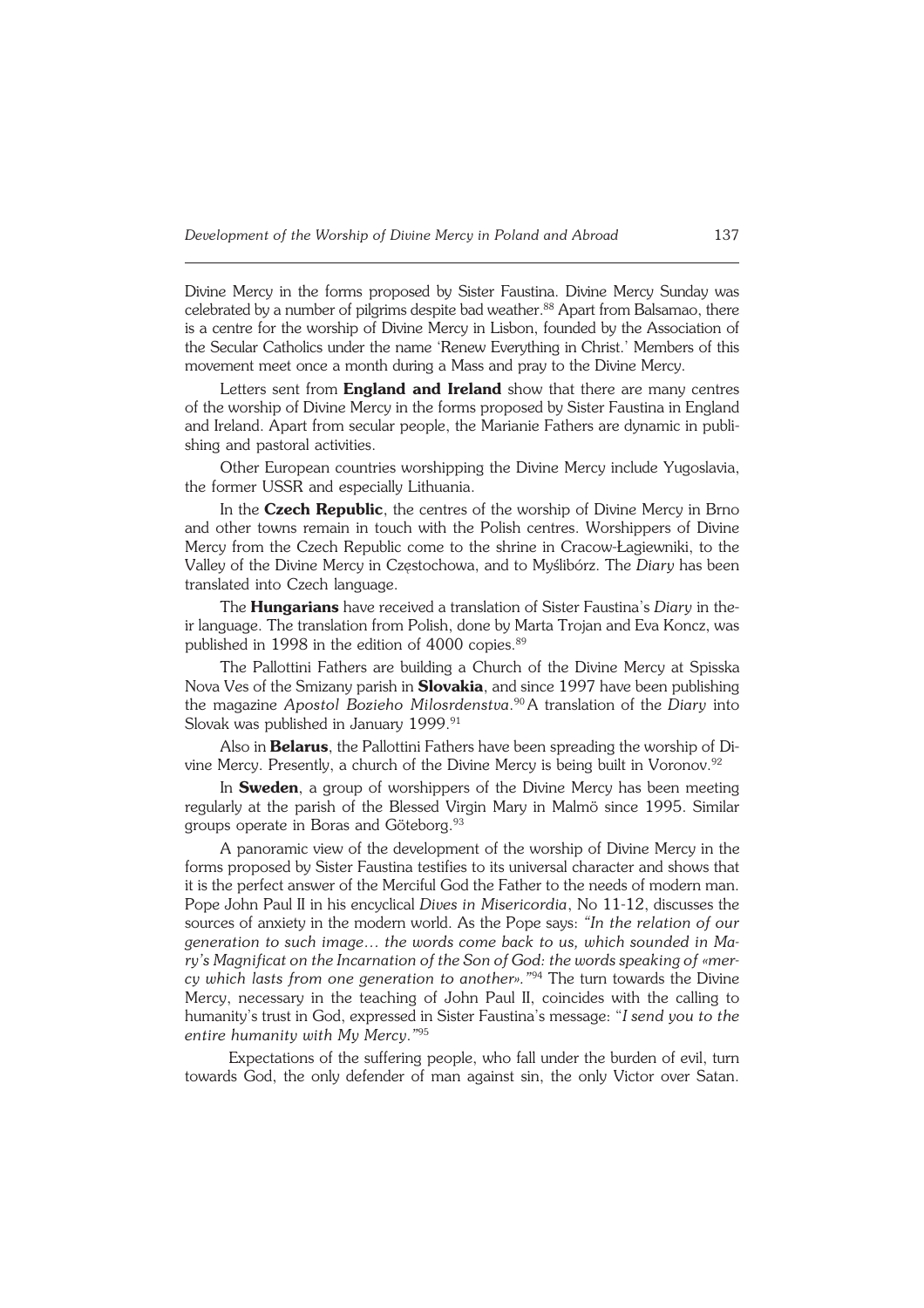Sister Faustina's revelations present a new aspect of meeting these expectations, as they show the true profundity of trust in God, the power coming from it, and the active love of other people.

#### **Notes:**

<sup>1</sup> Cf. Documents: Leon XII *Tametsi Futura Prospicientibus* (On Redemption), Sep− tember, 1st 1900; St. Pius X *E Supremi Apostolatus Cathedra* (explanation of the motto: 'Renew everything in Christ'), October, 4th 1903; Pius XI *Miserentissimus Redemptor* (Onthe Worship of the Holy Heart of Lord Jesus), May, 8th 1928; *Caritae Christi Compulsi* (Onbeg− ging prayer to the Heart of Lord Jesus), May, 3rd 1932; Pius XII *Haurietis Aquas* (On the worship of the Holy Heart of Lord Jesus), May, 15th 1956; John Paul II, *Dives in Misericor− dia* (Rich in Mercy), November, 30th 1980.

<sup>2</sup> Cf. Fr I. Różycki *Zasadnicze rysy nabożeństwa do Miłosierdzia Bożego*, Kraków 1982, Second Edition 1985, Stockbridge, 1984.

<sup>3</sup> Cf. Fr Różycki, *Zasadnicze rysy...*, Kraków 1982, p. 21.

<sup>4</sup> Sister Faustina Kowalska, *Diary*, 47−48. Further on, I shall use the abbreviation D.for*Diary*.

<sup>5</sup> D. 49−50.

<sup>6</sup> D. 313.

<sup>7</sup> Fr J. Chróściechowski MIC, *Historia nabożeństwa do Miłosierdzia Bożego w na− szych czasach*, London 1975, third ed., p. 88.

<sup>8</sup> Cf. Bp E. Kisiel, *Bóg – Ojcem miłosierdzia,*"Biuletyn Miłosierdzia Bożego", 1984, No 14, p. 57.

<sup>9</sup> Cf. Fr Chróściechowski MIC, op.cit. p. 89.

<sup>10</sup> Presently the painting can be found in Vilnius, at the Church of the Holy Spirit, where the services for Poles are held.

<sup>11</sup> First he published *Miłosierdzie Boże*, Wilno (Vilnius) 1936, and then a book *Idea Miłosierdzia Bożego w liturgii*, Poznań 1937.

12 D. 474-475.

<sup>13</sup> Cf. Sister E. Siepak ZMBM, *Rozwój kultu Miłosierdzia Bożego w Krakowie−Łagiew− nikach* (typescript, p.1)

<sup>14</sup> Cf. Sister E. Siepak ZMBM, op. cit., p. 1.

<sup>15</sup> Cf. Fr J. Andrasz *Miłosierdzie Boże, ufamy Tobie!*, Stockbridge 1948; Fr M. Sopoć− ko *Miłosierdzie Boże nadzieją ludzkości*, Wrocław 1948; Fr M. Sopoćko, *Godzina święta, nowenna o Miłosierdzie Boże nad światem*, Poznań 1949.

<sup>16</sup> Fr J. Woroniecki OP, *Tajemnica Miłosierdzia Bożego. Nauka chrześcijańska o mi− łosierdziu Bożym i o naszej wobec niego postawie*, Kraków 1945, Second ed. 1948.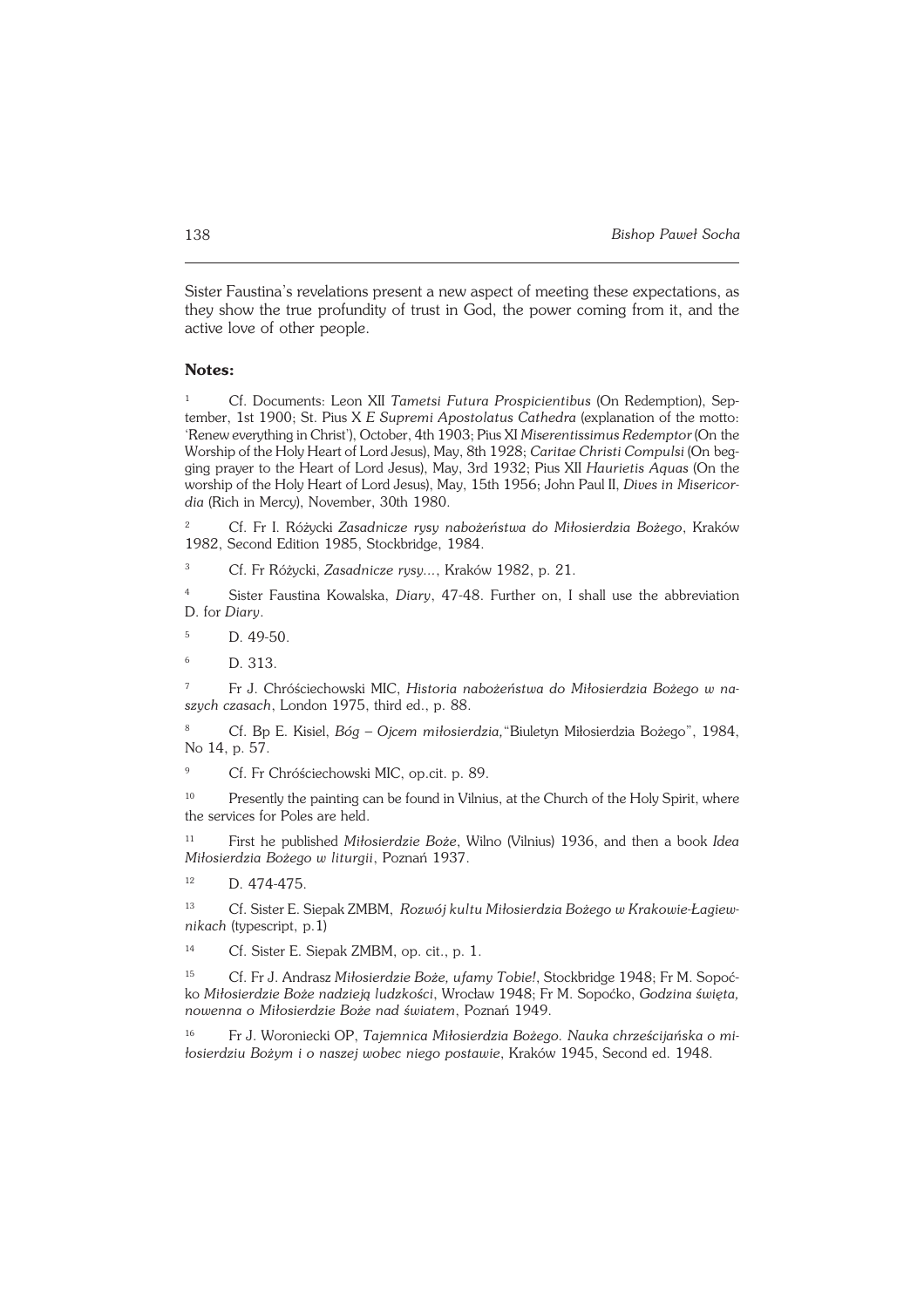<sup>17</sup> Fr M. Sopoćko, *De Misericordia Dei deque eiusdem Festo Instituendo*, Warszawa 1947.

<sup>18</sup> *O Święto najmiłosierniejszego Zbawiciela*, Poznań 1947; *Poznajemy Boga w Jego miłosierdziu – Rozważania o miłosierdziu Bożym na tle litanii*, Poznań 1949; *Godzina święta o miłosierdzie Boże nad światem*, Warszawa 1949.

<sup>19</sup> Cf. Bishop E. Kisiel, *Bóg – Ojcem miłosierdzia*, "Biuletyn Miłosierdzia Bożego", 1948, No 14, pp. 56−57.

<sup>20</sup> Bishop Kisiel, op. cit., p. 57.

<sup>21</sup> Bishop E. Kisiel, op. cit., pp. 57−58.

<sup>22</sup> Fr J. Chróściechowski MIC, *Historia nabożeństwa do Miłosierdzia Bożego w naszych czasach*, London 1975, third ed. Actually, this edition was published in 1977, after the death of the author (he died on July, 7th 1976). Chapter 9 of the book is entitled *Development of the Devotion to Divine Mercy in America and the World in the Years 1941−1958* (pp. 99−118).

<sup>23</sup> Cf. Fr J. Chróściechowski MIC, *Historia...*, pp. 102−103.

<sup>24</sup> Ibidem, pp. 106−107.

 $25$  By 1955 three editions had been published in the total number of 100,000 copies.

<sup>26</sup> Paris 1955, 10,000 copies.

<sup>27</sup> Published in Tonawanda, N.Y. 1954.

<sup>28</sup> *Droit à la Misericorde*, Paris 1958, p. 11.

<sup>29</sup> Cf. Fr J. Chróściechowski MIC, *Historia...*, pp. 119−122.

<sup>30</sup> D. 378.

31 Archbishop Baziak ordered to leave the painting in its place and not to prevent prayers there; he also decided to continue the celebration of Divine Mercy Sunday.

<sup>32</sup> Cf. Fr J.Chróściechowski MIC, *Historia nabożeństwa do Miłosierdzia Bożego wna− szych czasach,* London 1975, Third Edition, pp. 131−143.

<sup>33</sup> Fr M. Sopoćko, *Miłosierdzie Boga w dziełach Jego*, vol. I, London, Veritas. 1958; vol.II, Roma−Paris−London, 1961; vol. III, Paris 1962; vol. IV ed. "Nasza Rodzina" Paris, 1966.

<sup>34</sup> Cf. M. Winowska, *Prawo do miłosierdzia. Posłannictwo Siostry Faustyny*, Paris 1974, p. 9.

<sup>35</sup> Cf. *Kalendarium życia Karola Wojtyły*, Kraków 1983, p. 239.

<sup>36</sup> Cf. *Kalendarium*, p. 241.

<sup>37</sup> It must be stressed that the study of the subject would not have been possible without broad source materials given to the author by Sister Elżbieta Siepak, Shrine of the Divine Mercy, Cracow−Łagiewniki; Fr Seremak from the shrine of the Pallottini Fathers; Vice−Pro− vincial of the Marianie Fathers, Antoni Skwierczyński; Mother Superior of the Sisters of the Merciful Jesus, Sister Maria Kalinowska; and many other competent people.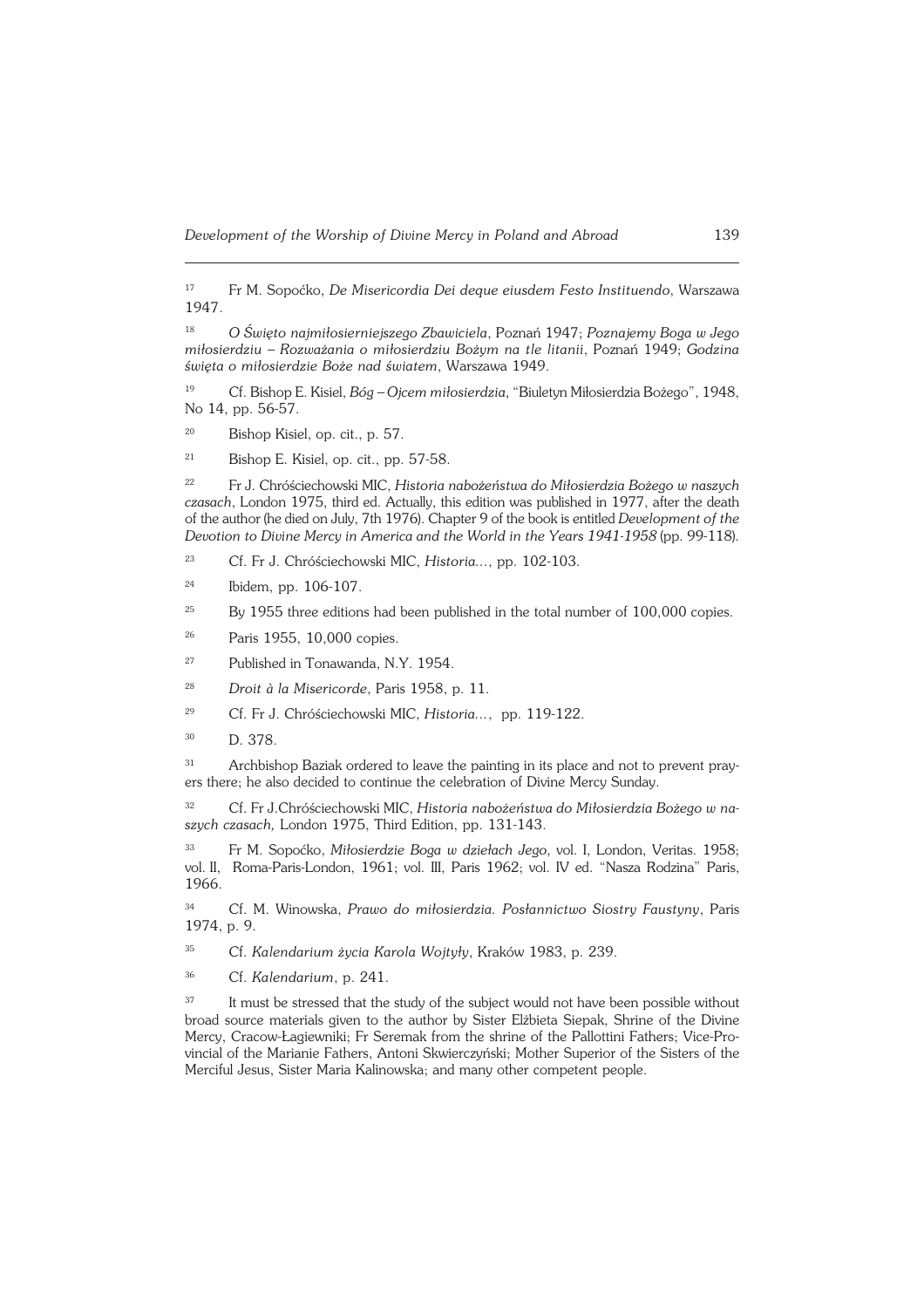<sup>38</sup> Cf. AAS LXX/1978 p. 350.

<sup>39</sup> Cf. *Dzienniczek Dodatek do przypisów* (The *Diary. Addition to footnotes*.), p.683, Kraków 1981. It is worth stressing that the document revoking the ban on the wor− shipofApril,15th 1978 was signed by the Prefect of the Congregation, Cardinal Seper and his secretary, Archbishop Hamer; while the *Notification* of 1959 was signed only by the notary Ugo D'Flaherty.

<sup>40</sup> Cf. *Dzienniczek Dodatek do przypisów*, p. 684, Kraków 1981.

<sup>41</sup> Cf. Fr I. Różycki, '*Miłosierdzie Boże. Zasadnicze rysy nabożeństwa do Miłosierdzia Bożego,*' Kraków 1982, pp. 33−34.

<sup>42</sup> Fr I. Różycki presented the Congregation for Canonisation Issues with a statement ofanother theologian to *Positio super scriptis* of Sister Faustyna Kowalska (Helena−Fausti− na). It was published in *Sacra Congregatio pro causis Sanctorum* (P. No 1123), *Cracovien, beatificationis et canonisationis servae Dei Faustinae Kowalska Instituti Sororum B.M.V. a Misericordia (1905−1938) Positio super scriptis*. Roma 1980, pp. 65−540. The transla− ted part of the text *Positio super Scriptis* was published in Polish under the title *Nabożeń− stwo do Miłosierdzia Bożego*, Kraków 1999. The translation includes: Author's introduc− tion confessing his initial doubts concerning Sister Faustina's revelations (pp. 65−66), intro− duction to the study of the entire *Diary* and on the *Devotion* (pp. 344−446).

<sup>43</sup> *Posłanie Miłosierdzia Bożego*, Gorzów Wielkopolski, vol. I 1981, vol. II 1983, vol.III 1985.

<sup>44</sup> Cf. *Posłannictwo Siostry Faustyny. Sympozjum o Miłosierdziu Bożym*, *Kraków−Łagiew− niki, 18−20 V 1988*, Kraków 1991.

<sup>45</sup> Cf. *Święto Miłosierdzia Bożego. Materiały z Sympozjum*, Kraków 1996.

<sup>46</sup> Cf. *Apostolski Ruch Miłosierdzia. Materiały z Sympozjum*, Kraków 1996.

<sup>47</sup> Cardinal A. Deskur, *Przedmowa do pierwszego wydania* (*Preface to the first edi− tion*) in *Dzienniczek. Miłosierdzie Boże w duszy mojej*, Warszawa 1993, p. 7.

<sup>48</sup> *Encyklika Ojca Świętego Jana Pawła II o Bożym Miłosierdziu "Dives in misericor− dia". Tekst i komentarz*, ed. by Polskie Towarzystwo Teologiczne. Kraków 1981. *Miłość Miłosierna*, Wrocław 1985 (set of lectures presented during Wrocław Pastoral Days XIII).

- <sup>49</sup> Sister E. Siepak ZMBM, *Rozwój kultu...*, p. 3.
- <sup>50</sup> Fr A. Mruk SJ, *Beatyfikacja Sługi Bożej S. Faustyny Kowalskiej* (typescript, p. 18).
- <sup>51</sup> Fr A. Mruk, op. cit., p. 32.
- <sup>52</sup> Fr A. Mruk, op. cit., pp. 41−45.

<sup>53</sup> Cf. Sister E. Siepak ZMBM, *Sanktuarium Bożego Miłosierdzia w Krakowie*, Kra− ków 1999, p. 41 and following.

<sup>54</sup> Cf. Sister E. Siepak ZMBM, *Sanktuarium...,* p. 43; L. Wołosiuk, *Sanktuarium Miło− sierdzia Bożego,* "Posłannictwo Św. Antoniego z Padwy", 2000, No 3, pp. 32−34.

<sup>55</sup> Cf. Sister E. Siepak ZMBM, *Sanktuarium...,* p. 41

<sup>56</sup> For subscription address: ul. Siostry Faustyny 3, 30−420 Kraków, phone/fax: (+48 12) 267 61 01.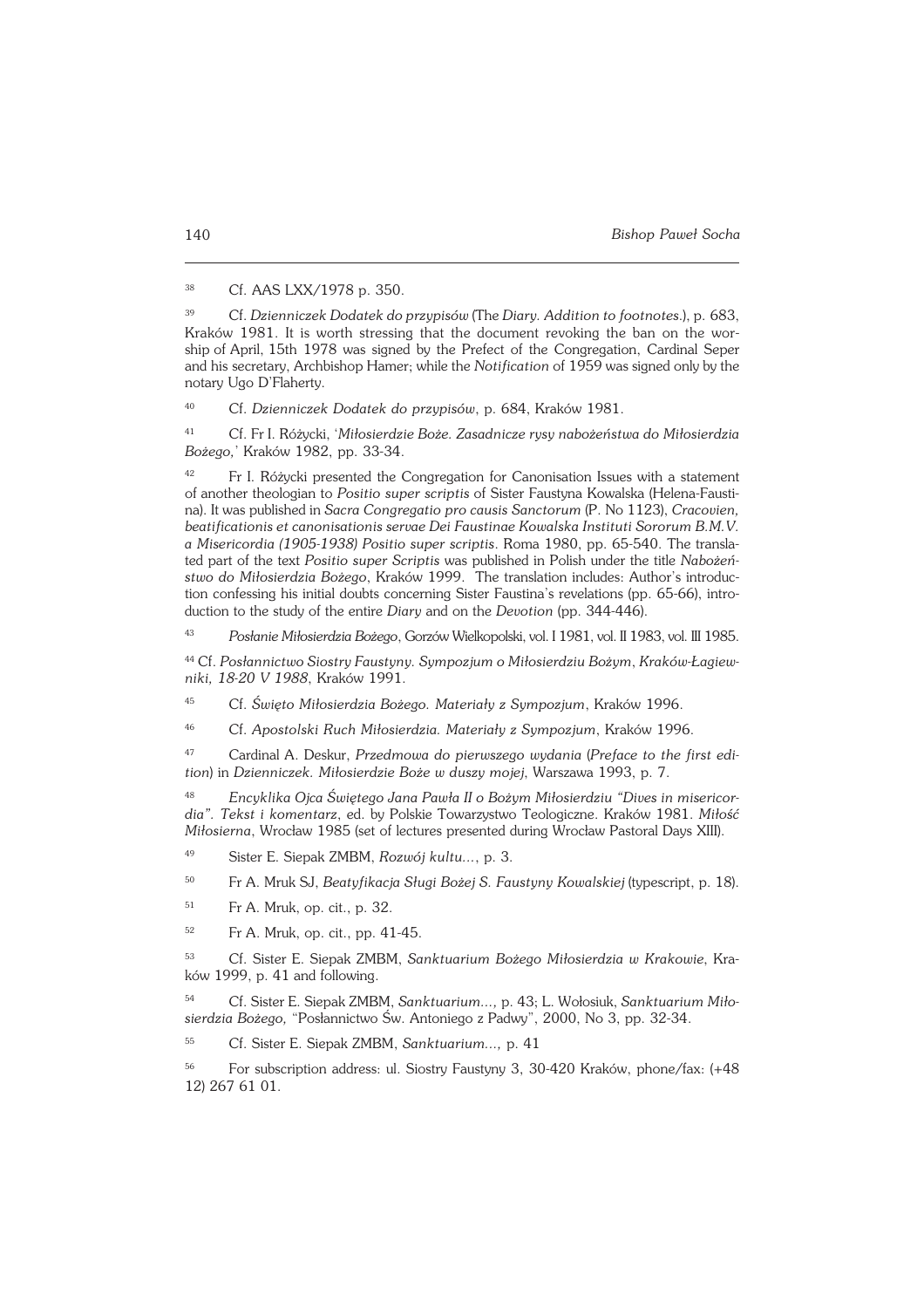<sup>57</sup> Cf. Sister E. Siepak ZMBM *Rozwój kultu...*, pp. 2−3.

<sup>58</sup> Fr A. Sawulski*, Każdy będzie blisko*, "*Przewodnik Katolicki",* 2000, No 18, p.16.

<sup>59</sup> Sister E. Siepak ZMBM, *Budowa rozpoczęta*, "O*rędzie Miłosierdzia"*, 2000, No33, p. 8−9.

<sup>60</sup> Cf. Fr W. Seremak SAC*, Dzieje Doliny Miłosierdzia w Częstochowie i jej wkład wrozwój kultu Miłosierdzia Bożego w Polsce i za granicą,* "Biuletyn Miłosierdzia Bożego", XVI, 1992, No 31, pp. 94−101.

<sup>61</sup> Cf. *Ból niedowierzania*, Szczecin 1993, pp. 34−43.

<sup>62</sup> Cf. *Ból niedowierzania*, Szczecin 1993, p. 5 and following.

<sup>63</sup> Cf. E. Bishop Kisiel, *Stan kultu Miłosierdzia Bożego w Polsce oraz perspektywy jego rozwoju,* in: *Wobec tajemnicy Bożego Miłsierdzia*, Poznań 1991, pp. 103−110.

<sup>64</sup> Cf*. Dekret w sprawie nabożeństwa do "Miłosierdzia Bożego" dla Polski, in: Świę− to Miłosierdzia Bożego,* Kraków 1996, p. 105.

<sup>65</sup> Cf. Fr J. Chróściechowski MIC, *Historia nabożeństwa...*, op. cit.

<sup>66</sup> Fr W. Seremak worked in the Valley of the Divine Mercy in Częstochowa for a longer period of time and wrote a doctoral dissertation on the Divine Mercy.

<sup>67</sup> Cf. "Orędzie Miłosierdzia", 1977, No 24, p. 25.

<sup>68</sup> Cf. Fr J. Waligórski SAC, *W sercu Afryki,* "Apostoł Miłosierdzia Bożego", 1995, No 3(7)1995, pp. 15-16.

<sup>69</sup> Cf. M.K., *Sanktuarium Bożego Miłosierdzia w Tanzanii,* "Orędzie Miłosierdzia", 1999, No 31, p. 19.

<sup>70</sup> Cf. S. Skuza SAC*, Sanktuarium w Yamoussoukro. Bazylika Matki Bożej Pokoju,* "Apostoł Miłosierdzia Bożego", 1995, No 3(7).

<sup>71</sup> Cf. Fr J. Rostworowski SJ, *Jezu, ufam Tobie*, "Orędzie Miłosierdzia", 1991.

<sup>72</sup> Cf. P. Niedźwiedzki, *1800 mil z Jezusem*, Kraków 2000.

<sup>73</sup> Sister M. Kalinowska SMJ, *Ostatnie 15 lat rozwoju kultu Miłosierdzia Bożego* (typescript of May, 10th 2000, p.3).

<sup>74</sup> *Miłosierdzie Boże w świecie*, "Róże Maryi", 1999, No, 2 (621), pp. 11−12.

<sup>75</sup> J. Soryna, *Katedra i diecezja w Meksyku pod wezwaniem Miłosierdzia Bożego,* "Apostoł Miłosierdzia Bożego" 1999, No 1 (21), pp. 6−8.

<sup>76</sup> Fr Z. Lewandowski, *Apostołowie Miłosierdzia Bożego, które nie zna granic*..., "Apostoł Miłosierdzia Bożego", 1999, No 3(23), p. 13.

<sup>77</sup> Fr L. Kamiński SDB, *Posłannictwo bł. Faustyny na Antylach Holenderskich*, "Róże Maryi", 1999, No 2(621), p. 13.

<sup>78</sup> Cf. Fr J. Sopicki SAC, *Sanktuarium Milosierdzia Bożego*, "Miejsca Święte", 2000, No 5(41), pp. 26−27.